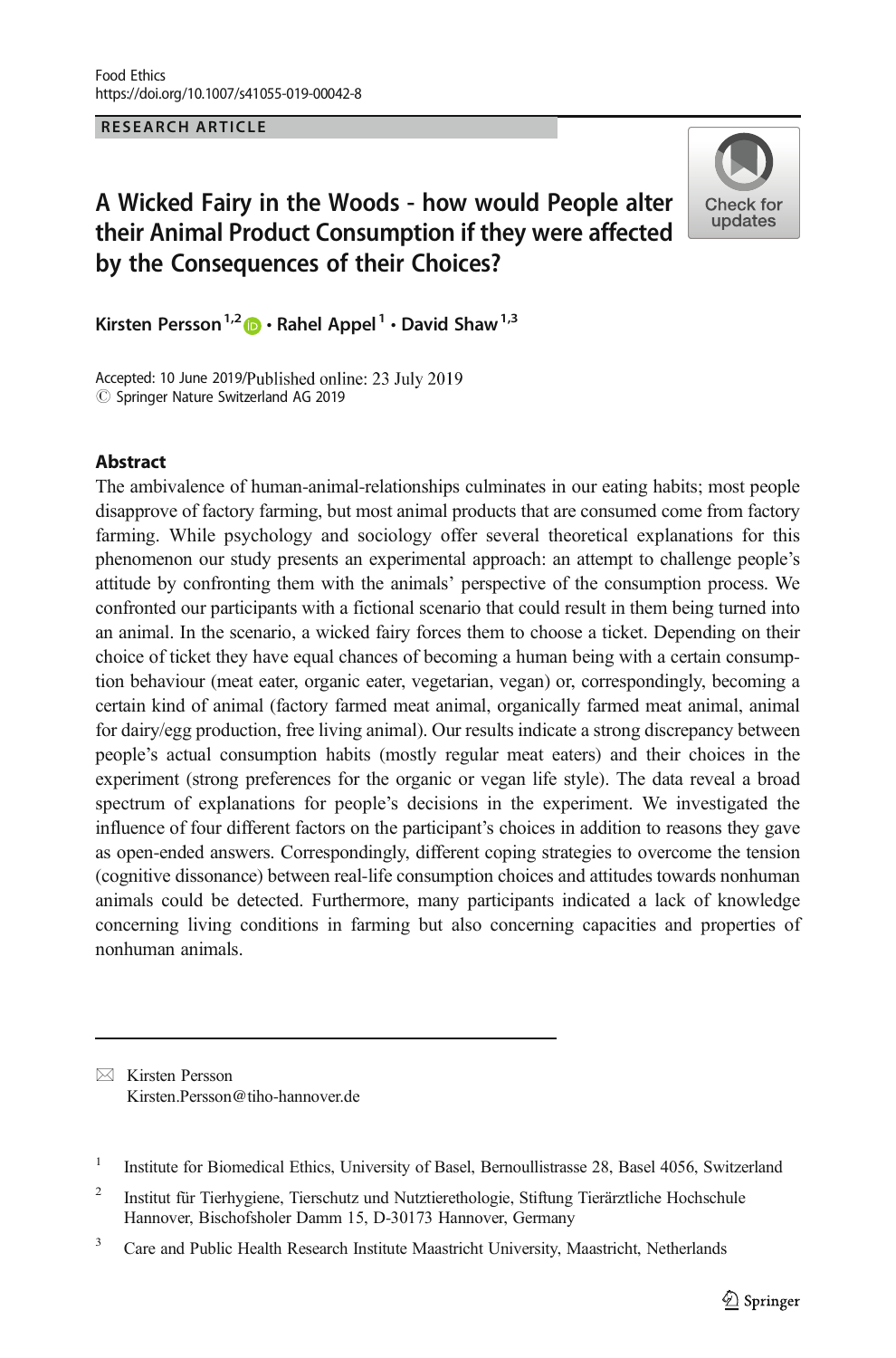Keywords Animal ethics Food ethics Meat consumption Vegetarianism Veganism. Empirical ethics

# Introduction

The ambivalence of human-animal-relationships culminates in our eating habits; most people disapprove of factory farming, but most meat, eggs, and milk as well as processed foods made from these comes from factory farming. In what Joy calls a "carnistic" society (Joy [2003\)](#page-18-0) it is perfectly possible to live life without constantly regretting actions and choices regarding consumption behaviour while also actively contributing to a system one judges to be morally not acceptable. Much has been written about the "psychology and sociology of meat" (Bratanova et al. [2011;](#page-18-0) Gutjahr [2013;](#page-18-0) Hayley et al. [2015](#page-18-0); Loughnan et al. [2010;](#page-19-0) MacDiarmid et al. [2016;](#page-19-0) Piazza et al. [2015](#page-19-0); Veilleux [2014\)](#page-19-0) and most aspects are similar for other animal products. Due to the way meat, egg and dairy production are institutionalised in western societies, consumers are "numb" (Joy [2003](#page-18-0)) to many well-known aspects of the production process, nutritional and environmental consequences and most of all the living (and dying) conditions of farmed animals. Vegetarianism and veganism – despite huge media attention – are rare exceptions to the common omnivorous life style (Leahy et al. [2010\)](#page-18-0).

The objective of this study was to challenge people in our "carnistic" society by posing questions that yield answers and decisions which are usually not part of the consumption process: would their consumption behaviour change if they had to face the consequences of their choice of life style?

Based on the methodology of experimental philosophy, we challenged 126 participants with a fictional scenario that could result in them being turned into an animal via an online survey. In the scenario, a wicked fairy forces them to choose a ticket. Depending on their choice of ticket they have equal chances of becoming a human being with a certain consumption behaviour or becoming a certain kind of animal:

- & ticket A: meat eating human or nonhuman animal in industrial farming;
- ticket B: vegetarian human or nonhuman animal used for egg and dairy production;
- & ticket C: organic animal products eater or nonhuman animal in organic farming;
- ticket D: vegan human or free living nonhuman animal.

#### Our hypotheses were:

- Most participants would not choose their current lifestyle if they had to potentially face the consequences for animals of that lifestyle.
- Vegetarianism, veganism and organic farming would be much more popular if people had to experience the consequences of their consumption behaviour for the animals
- & Our participants' ideas about organic farming, dairy and egg production and free-living animals might be based on prejudices/idealisations.

#### Further research questions were:

What kind of compromise (if any) concerning life style could the participants live with?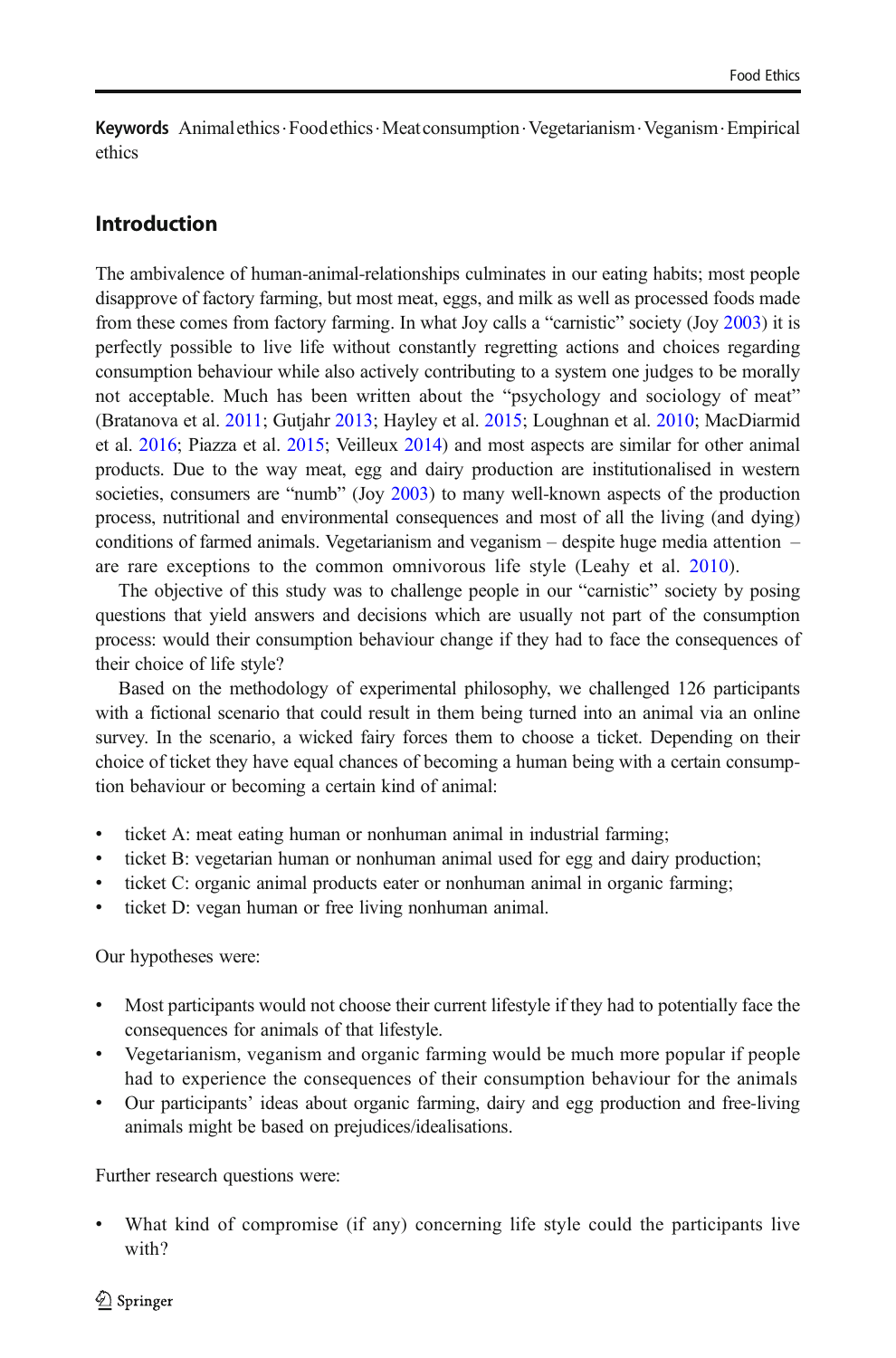- & Are there differences between participants who already live vegetarian, vegan, on organic food and regular meat eaters?
- What are the main factors influencing the participants' decisions?

We intended to investigate open-ended and multiple-choice answers combined as a spectrum of reasons for the participants' decision.

### Animal Welfare

The quality of animal welfare can be judged differently, based on personal attitudes and values. Structural decisions, such as keeping cows in tie-stalls and sows in farrowing pens, can be compatible with basic animal welfare aspects in the view of one person but not compatible with another person's attitude. There are, however, basic assumptions on animal welfare that should be shared to be able to meaningfully claim some circumstance or measure as not in line with animal welfare. Here, we refer to the five freedoms, stated by the UK Animal Welfare Council and supported by further animal welfare organisations, as a baseline:

- 1. Freedom from Hunger and Thirst
- by ready access to fresh water and a diet to maintain full health and vigour.
- 2. Freedom from Discomfort
- by providing an appropriate environment including shelter and a comfortable resting area.
- 3. Freedom from Pain, Injury or Disease
- by prevention or rapid diagnosis and treatment.
- 4. Freedom to Express Normal Behaviour

- by providing sufficient space, proper facilities and company of the animal's own kind.

5. Freedom from Fear and Distress

- by ensuring conditions and treatment which avoid mental suffering. ([https://webarchive.](https://webarchive.nationalarchives.gov.uk/20121010012427/http://www.fawc.org.uk/freedoms.htm) [nationalarchives.gov.uk/20121010012427/http://www.fawc.org.uk/freedoms.htm,](https://webarchive.nationalarchives.gov.uk/20121010012427/http://www.fawc.org.uk/freedoms.htm) accessed 10.05.2019).

In Germany, animal welfare organisations discovered numerous cases of animal farming (conventional and organic) in recent years that violated several of these basic freedoms (e.g. Animal Rights Watch, <http://www.biowahrheit.de/index.htm;> [https://rp-online.](https://rp-online.de/leben/ratgeber/verbraucher/tv-doku-enttarnt-bio-tierhaltung_aid-9174383) [de/leben/ratgeber/verbraucher/tv-doku-enttarnt-bio-tierhaltung\\_aid-9174383](https://rp-online.de/leben/ratgeber/verbraucher/tv-doku-enttarnt-bio-tierhaltung_aid-9174383)). The contrast between expectations and reality of conditions in – organic and conventional – farming is therefore an assumption underlying our hypotheses regarding the participants' ideas about (particularly organic) farming.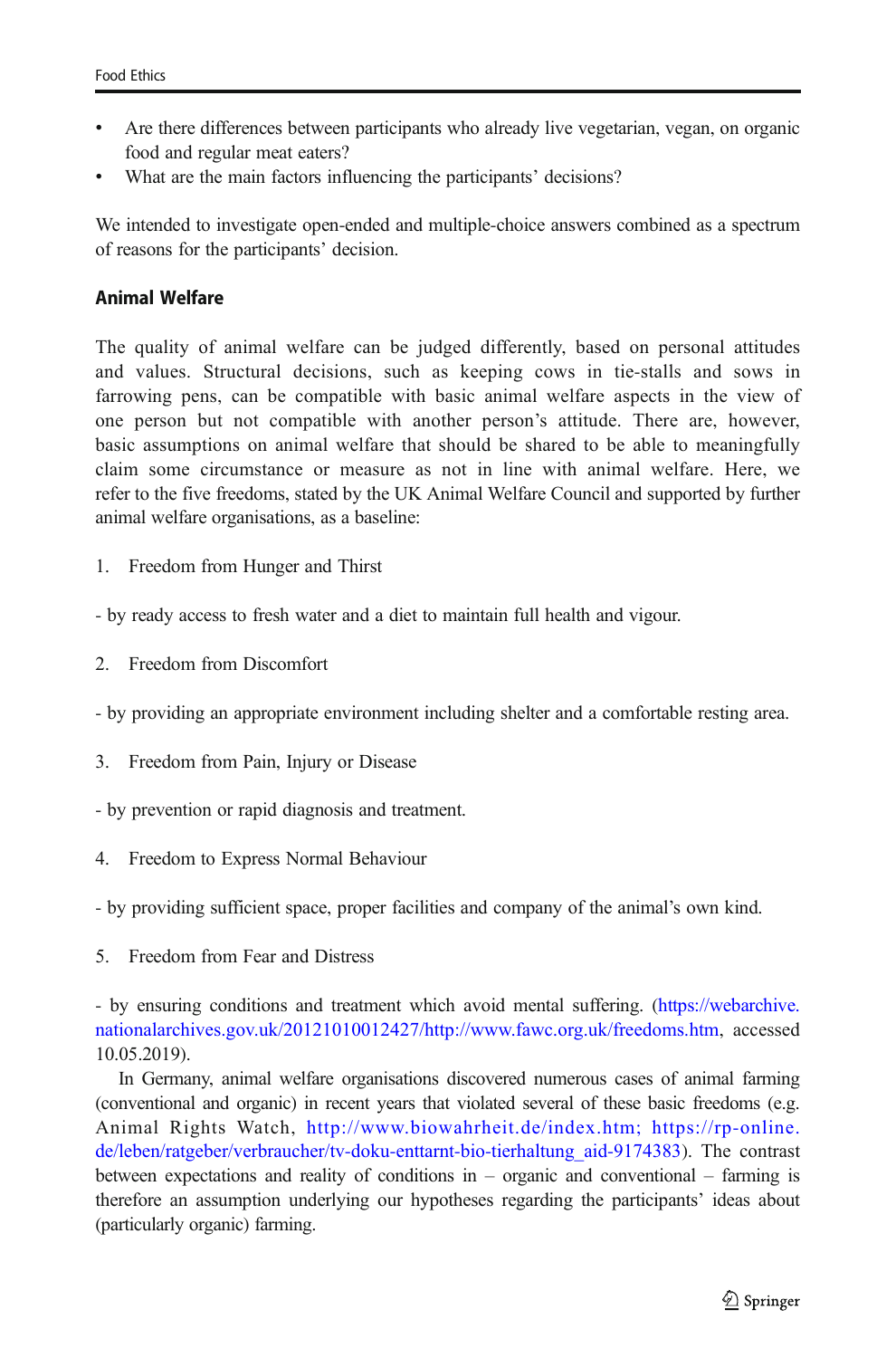# **Methods**

The ethics committee for Basel (formerly "Ethikkommission Beider Basel," now "Ethikkommission Nordwest- und Zentralschweiz") was informed about the research project and gave their approval.

#### Thought Experiments in Experimental Philosophy

Thought experiments like the Gettier cases in epistemology (Gettier [1963\)](#page-18-0) or the Trolley Problem in ethics (Thomson [1985\)](#page-19-0) have a long tradition. However, the way they have been used most of the time is mainly for illustration purposes. The audience is asked to follow an argument with the help of a fictional example, which facilitates and supports the explanation.

In contrast, experimental philosophers use the thought experiments to actually collect empirical data. Fictional scenarios are presented, and people are asked to decide between different options or to judge the situations either morally ("Was this behaviour morally wrong?") or relating to a certain concept ("Did the person act intentionally?"). The analysis of the decisions makes it possible to spotlight people's (moral) definitions, intuitions or reasoning – depending on the specifics of the scenario. Furthermore, inconsistencies in people's concepts can indirectly be pointed out to them and increase her ethical awareness.

In that sense, it was the intention for this project to address questions regarding the ethical dimension of consumption choices with thought experiments. Experimental philosophy aims at bridging the gap between what is frequently called "common sense", "intuitive" or "common beliefs" of "ordinary people" in philosophical papers and actual folk intuitions concerning statements or phenomena (Knobe and Nichols [2007\)](#page-18-0). Especially when dealing with action-relevant concepts – like in ethics – it is highly relevant what people feel or think is right or wrong and how their moral judgements are motivated. Instead of merely questioning people about their opinions, attitudes and concepts, experimental philosophy challenges people's intuitions. Potential intuitions are triggered by scenarios that are often deprived of the context of everyday moral decisions to exclude many influential factors (e.g. knowledge about laws, personal relationships, prejudices etc.).

To conduct the thought experiment, we designed a vignette (see below) describing a fictional scenario that was pilot-tested among colleagues and friends. Wording was adapted according to their feedback. During the adaptation process we supported the text with illustrations that were reported as helpful for understanding the scenario (see appendix). The vignette was presented to 126 participants via an online survey. Participants were asked to decide at the end of the scenario and then asked to name factors that influenced their decision.

#### Recruitment

126 participants were recruited in February 2016 via the online platform "[clickworker.com](http://clickworker.com)". Inclusion criteria were age (between 18 and 99) and country (Switzerland, Germany, and Austria).

Based on the recommended wage per hour<sup>1</sup> (8,50  $\epsilon$ ) and the average time participants needed in pilot testing (about 2 min), the participants should have been paid at least  $0.28 \in$  for their participation. We decided to pay  $0.40 \epsilon$  to also cover those participants who might take

<sup>&</sup>lt;sup>1</sup> The payment was recommended by the clickworker guidelines: [http://www.clickworker.com/pdf/de\\_survey.](http://www.clickworker.com/pdf/de_survey.pdf) [pdf,](http://www.clickworker.com/pdf/de_survey.pdf) access: 11.03.2016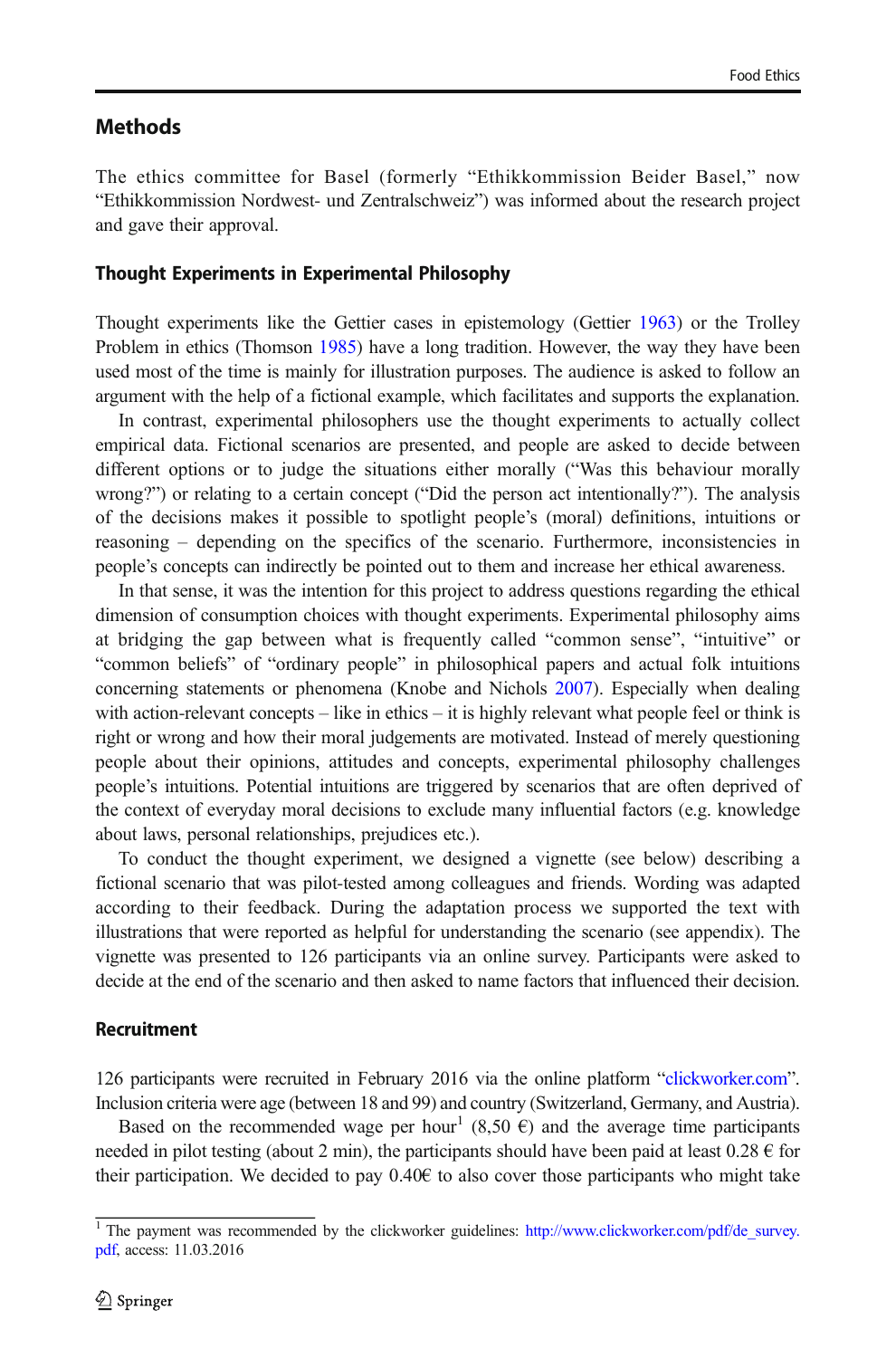longer to read or write. Survey Monkey was used as an online tool to provide the survey. The vignette text (translated from the German original, see appendix) is as follows:

### Vignette

The scenario was described as follows:

> > During your walk through a wood you encounter a fairy who offers you a deal. In her fairy lottery hat she has tickets with four different letters on them (A, B, C, D). You have to decide on one ticket, open it and read what it says. Afterwards you will immediately be transformed into the creature that is written on the ticket and have to live as this creature for the rest of your life. The fairy explains the different tickets (A, B, C, D):

On half of the A-Tickets it says "omnivorous human being" and on the other half it says "non-human animal in factory farming".

On half of the B-Tickets it says "vegetarian human being" and on the other half it says "non-human animal used for the production of dairy products or eggs".

On half of the C-Tickets it says "human who eats only organic animal products" and on the other half "organically raised farm animal".

On half of the D-Tickets it says "vegan human being" and on the other half "free-living nonhuman animal".

If you decide not to take a ticket, the fairy will immediately transform you into a nonhuman animal:

- 1.) Into an animal in factory farming if you are a omnivorous
- 2.) Into an animal used for the production of dairy products or eggs if you are a vegetarian
- 3.) Into an animal raised in organic farming if you only consume organic animal products
- 4.) Into a free-living animal if you are a vegan.

Would you take a ticket? And which?

Have you lived as a [depending on the ticket chosen: meat eater, vegetarian, organic eater, vegan] before?

Why did you decide that way? <<.

In addition to the open-ended question asking for reasons for people's choices, we offered a list of factors that could have influenced their decision, four of which will be further investigated in this article.

> > Which of the following factors were influential for your choice (no or multiple answers possible)?

- 1.) The perspective of living as a nonhuman animal
- 2.) I considered the best possible outcome for me
- 3.) I thought that I must be willing to live as a nonhuman animal of a certain type if I consume the corresponding animal products
- 4.) My current eating habits
- 5.) The way I want to live in the future as a human being
- 6.) I considered the worst possible outcome for me
- 7.) I thought about fairness <<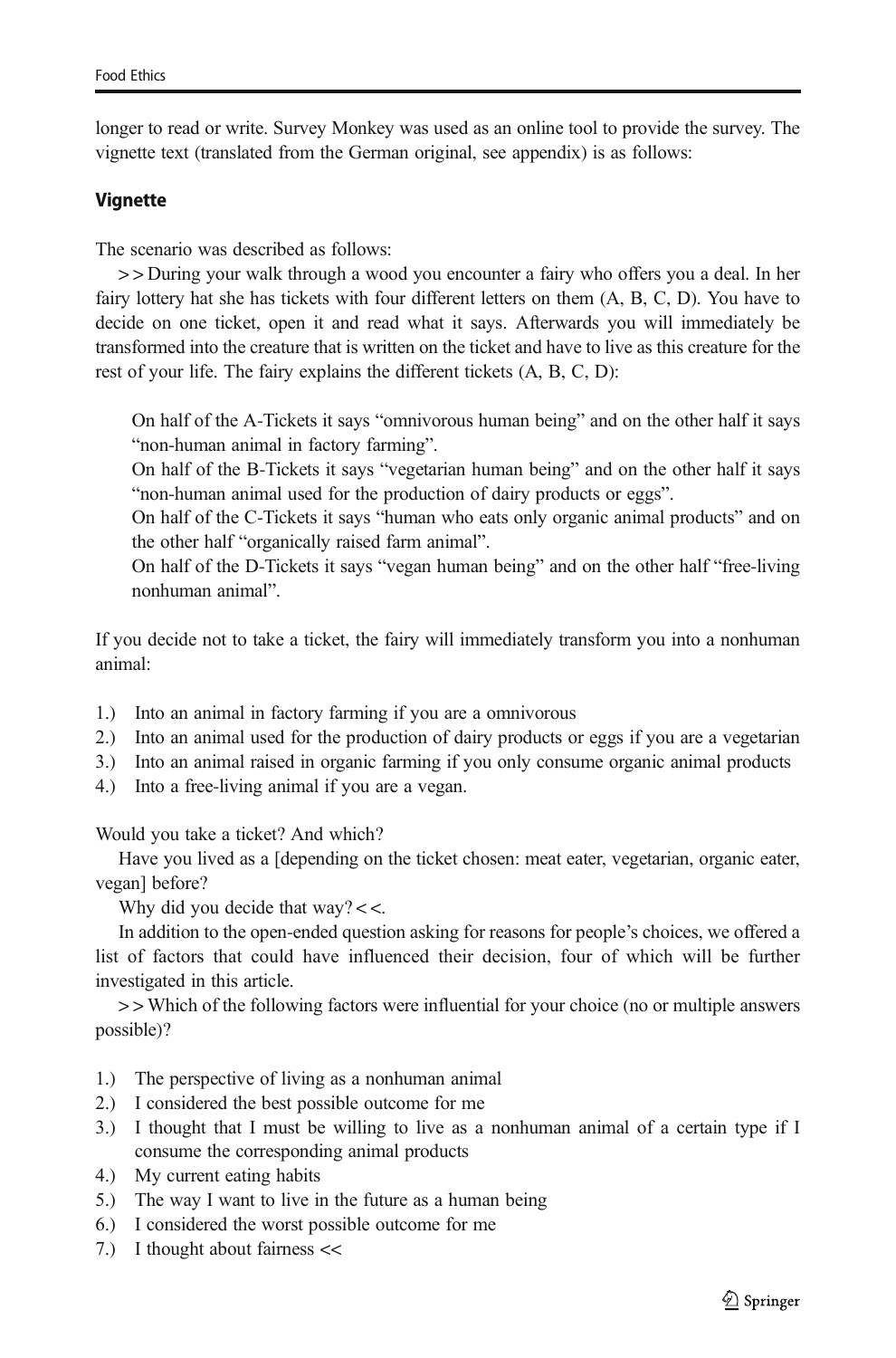The list is not exhaustive, which is why the participants first had the opportunity to express their reasons in their own words. The factors we offered are targeted at particular aspects we wanted to explore:

1.) "The perspective of living as a nonhuman animal"

If people focused on their potential future life as an animal, their choice should tend towards a life they consider (for example) free from constant physical or mental suffering; one that is comparatively long or even pleasant. One important aspect here is the participant's attitude towards animal experience in general. If, for example, she holds the view that nonhuman animals are not capable of experiencing pleasure and pain, she might not consider these aspects relevant to her decision. Another influential aspect is the participant's knowledge about the living conditions of farmed and free animals. If he is convinced that animals in organic farming live a pleasant life, he is more likely to choose that ticket than someone who believes that life as an animal in organic farming is full of pain and stress. We did not directly ask about those background assumptions but looked at the open-ended answers to find out about them.

2.) "I thought that I must be willing to live as a nonhuman animal of a certain type if I consume the corresponding animal products"

This second factor represents the merely rational dimension to the first factor, which included an empathetic aspect. It can be used in addition to the first factor: A participant thinks that he should be willing to live as an animal in factory farming if he wanted to consume e.g. meat from factory farming. He thought about his life as an animal in factory farming, judged it to be too unpleasant and therefore picked a different ticket; or as an alternative to the first factor: A participant did not further think about her potential life as a nonhuman animal because she knew that she wanted to eat e.g. factory farmed meat (fourth factor) and that she must therefore be willing to live as an animal in factory farming.

3.) "My current eating habits"

The majority of participants probably thought about their current eating habits when choosing a ticket (see factor 2.). However, our question is: Who indicates that their choice was driven by this factor (those who do not want to give up their consumption behaviour but also those who consider their current behaviour adequate and the consequences bearable)?

4.) "The way I want to live in the future as a human being"

This factor can be an incentive for several choices: Those who want to stick to their current life (and are even willing to ignore the 50% chance that it might change completely if they end up as a very different being) are different from those who are planning to change their life – be it after reading the scenario or for multiple other reasons people can have to change their diet or life style, as veganism and vegetarianism are becoming more and more popularised – and therefore pick a ticket that does not reflect their current life style.

The experiment was supported by illustrations (see Appendix Figs. [2,](#page-17-0) [3,](#page-17-0) [4,](#page-17-0) [5](#page-18-0) and [6](#page-18-0)). Demographic data were collected regarding age, gender, and lifestyle (meat eater, vegetarian, organic eater, vegan, other).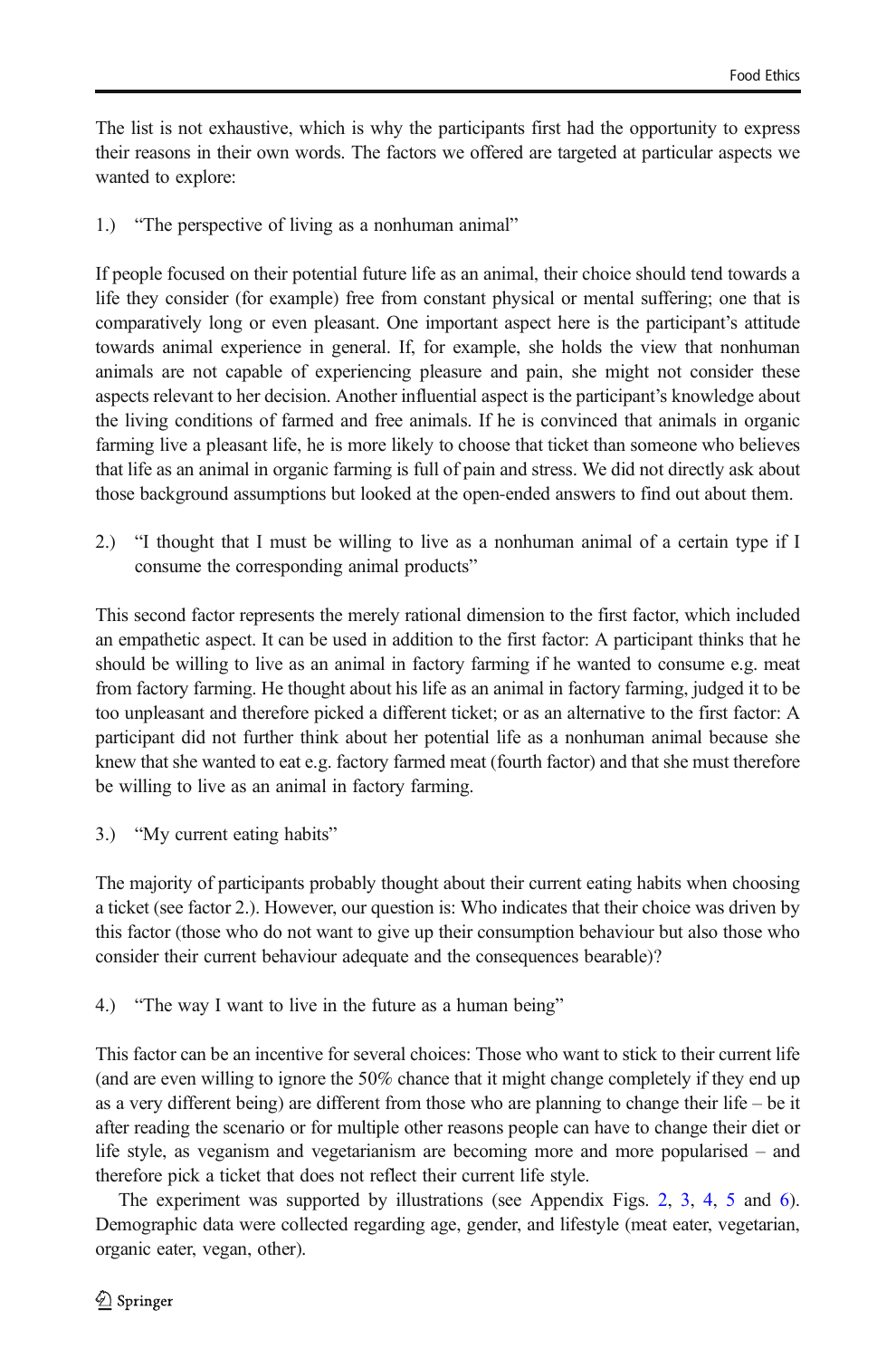The categories "mixed (contains meat)", "vegetarian", "organic eater", "vegan" and "other" were not further specified. On the one hand, they are common labels for eating habits, but on the other hand, their definition is vague. People might call themselves vegetarians if they eat meat only once a month, if they do not eat other meat than fish, if they avoid meat for health reasons but do not exclude it completely etc. We only reacted to that ambiguity if we found contradictions in a participant's declarations (if someone e.g. said she was a meat eater and a vegetarian, see results section). Otherwise, we consider identification with one of the categories as sufficient for being included in that category.

For the category "organic" we took account of the fact that there is a range of definitions and labels in our participant's home countries and that the consumers' understanding of "organic" is highly dependent on their knowledge and preferences. If necessary, participants had the opportunity to specify their definitions in the open-ended answers and in the column "other".

### Statistical Analysis

Data were analysed with Excel (Microsoft Office Professional Plus 2010) and SPSS (Version 23).

For the statistical analysis, Fisher's Exact Test was used to investigate the relationship between the choice of a ticket and the judgment that a certain factor was influential for the ticket choice because the expected frequency per cell for the small group of vegetarian ticket choosers was too small for a Chi-Square Test. If the  $p$  value ( $p < 0.05$ ) indicates significance, we consider the choice as dependent on that factor; if we find that one particular group judged that factor to be influential for their decision it suggests that the aspect actually led to their ticket choice.

### Results & Analysis

#### **Demographics**

Before looking at the results regarding the research questions the group of participants will briefly be characterised: The gender ratio was balanced (53.6% male, 46.4%) female). The mean age was 36.5 years (Std. Dev. = 12.6), the range between 18 years and 79 years.

To specify their eating habits, participants could choose between "mixed (contains meat)", "vegetarian", "vegan", "organic" and "other" which could further be specified in a text box. Multiple answers were possible (because a participant could have chosen, for example, to eat only organic vegetarian food). Most participants (79%) were meat eaters ("mixed"), 9% were vegetarians, 6% vegans and another 6% chose "organic" without further explication whether they were meat eaters, vegetarians or vegans (see Fig. [1\)](#page-7-0). Of the meat eaters, 14% additionally indicated they ate "organic". When we refer to "organic eaters" we include all participants who indicated that they ate organic.

These numbers are corrected for inconsistencies: If someone chose "meat eater" and "vegetarian" she was classified as a meat eater. If someone chose "vegetarian" and "vegan"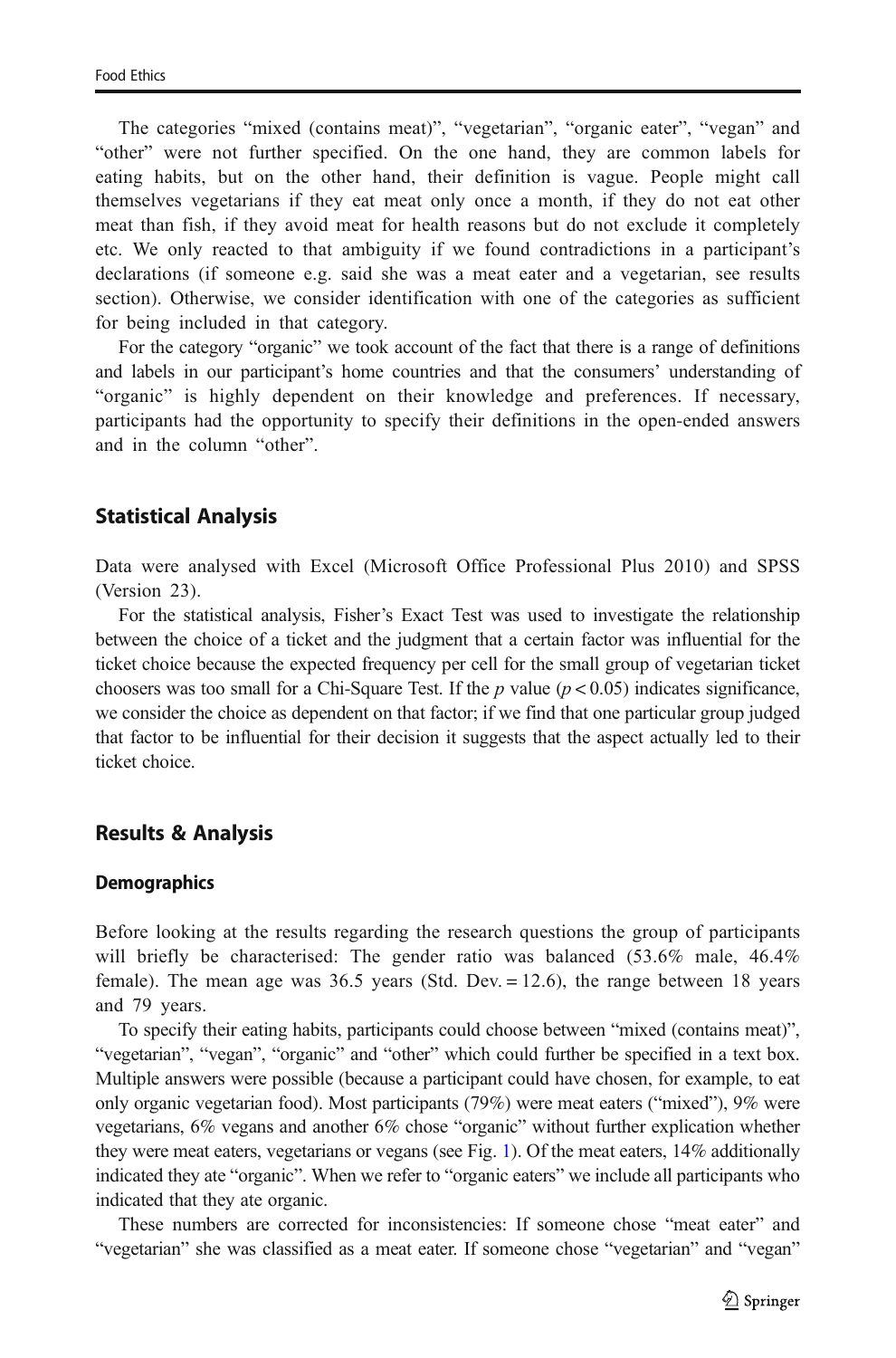<span id="page-7-0"></span>

Fig. 1 Eating habits of the participants in percent. 1: meat eaters; 2: vegetarians; 3: vegans; 4: other

he was classified as vegan (A vegan diet is also vegetarian but for further analysis two separate categories were needed.). One person indicated he was "flexitarian". Although this term can be understood in different ways we assumed that it included occasional meat consumption and the person was classified as a meat eater. Most likely the person would otherwise have indicated that he restricted his nutrition to vegetarian, vegan or organic products.

# Choice of Tickets

The tickets that were chosen most frequently were the "organic" and "vegan" tickets (37% and 40%). About 12% chose the industrial farming ticket, 7% chose the vegetarian ticket and  $4\%$ chose not to take a ticket at all.

# Eating Habits and Ticket Choice

Although the numbers of groups of non-meat eaters are too low for a chi-square test, there are some clear indications that the choice of ticket is dependent on the person's eating habits:

- 1. Only meat eaters chose the industrial animal farming ticket.
- 2. Organic eaters chose mostly the organic ticket (81%).
- 3. Vegetarians chose mostly the vegan ticket. (83%)
- 4. Vegans chose mostly the vegan ticket (83%).

Looking at the dependency from a different angle, the former eating habits are not consistent with the ticket choice in 3 of 4 cases:

- 1. All industrial animal farming choosers have lived as meat eaters before.
- 2. 11% of the vegetarian ticket choosers have lived as vegetarians before.
- 3. 16% of the vegan ticket choosers have lived as vegans before.
- 4. 28% of the organic ticket choosers have lived as organic eaters before.
- 5. The small group of those who did not choose a ticket consists of: 20% vegan, 20% vegetarian and 60% meat eaters.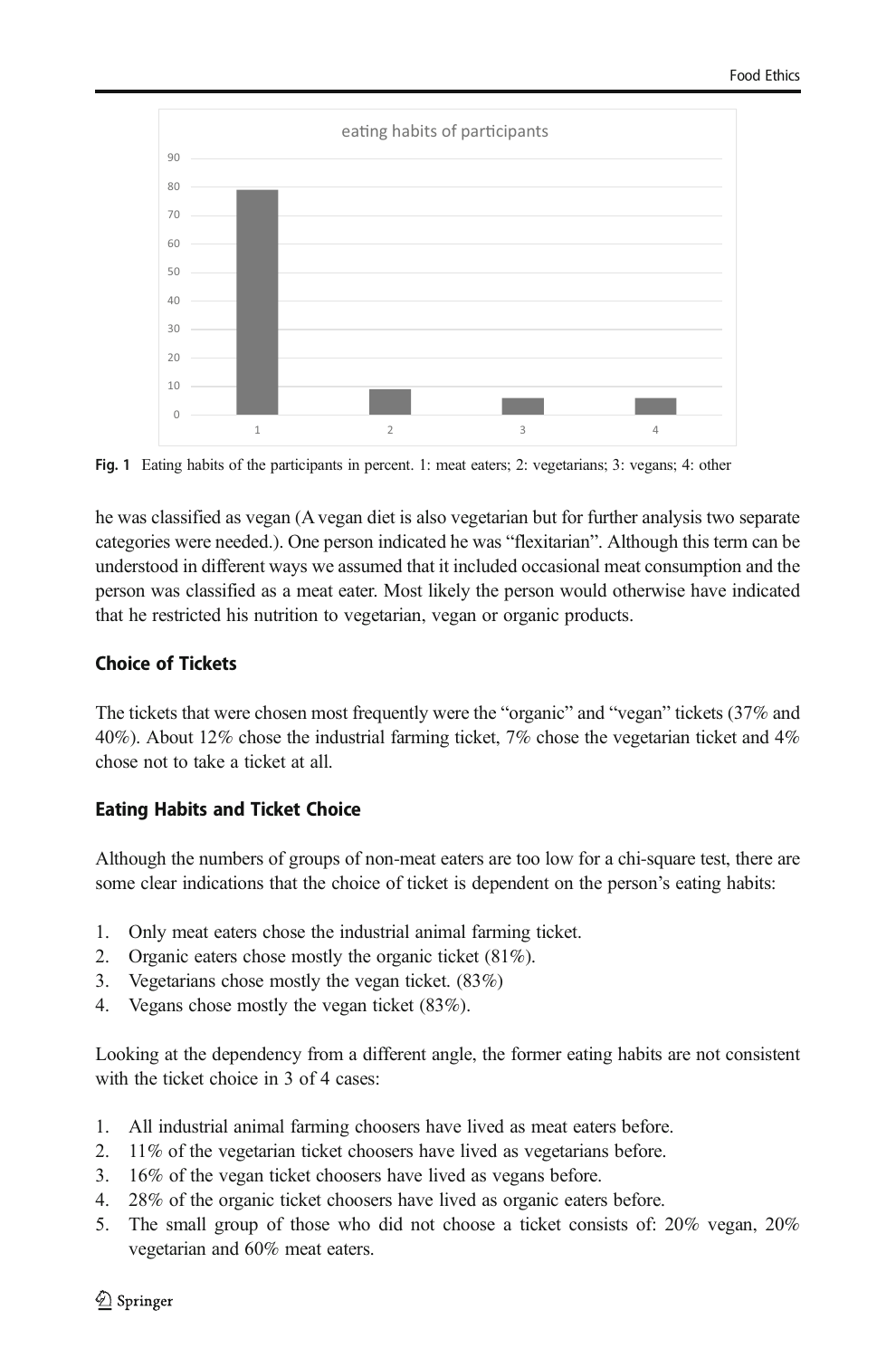A chi square test shows that there is indeed a significant ( $p < 0.000$ ) dependency between the consistency of ticket choice and eating habits (e.g. being a vegetarian and choosing the vegetarian ticket) and the choice of the factor "current eating habits" as influential for the decision.

### Reasons for Ticket Choice

For questions regarding the factors that influenced the participants' ticket choice, we excluded those who chose not to take a ticket  $(n=5)$ .

In addition to the quantitative results  $-$  the ticket choice and the selection of influential factors from a list – we provide an exemplary overview of the open-ended answers regarding the reasons for the participants' ticket choice and their ideas about their potential lives as animals. In contrast to the multiple-choice answers, the participants had the chance to express their personal view directly, individually and in their own words. Therefore, we identified a number of interesting connections and tensions between these reasons and our quantitative results, as well as some apparent contradictions.

#### Ticket A

Almost all participants who chose ticket A gave their current life style (meat eater) as a reason and/or emphasized how much they like to eat meat ("I don't want to imagine living without meat", "because I love meat" etc.). In contrast to that, the majority of this group did not indicate that the factor "future life as human being" was important to them (7%). About 20% mentioned their potential future as animals in the open-ended answers.

On the one hand, this group could therefore be summarized as meat eaters who consider mainly their current lives and preferences as humans in the fairy's lottery and risk the chance but mostly ignore the circumstances of their potential lives as animals. This is also reflected in the fact that only one participant in this group indicated from the list of factors that "the perspective of living as an animal" was influential for her ticket choice, but at the same time almost all (87%) picked the factor "my current eating habits" as influential. Fisher's Exact test indicates a dependency between ticket choice and the choice of the factor "my current eating habit" as influential  $(p < 0.001)$  which means that the decision pattern of the participants who marked this factor as influential is indeed different from those participants who did not pick this factor. Also, in the group of Ticket A-choosers most descriptions of their potential life as an animal were negative ("short", "uncomfortable", "being killed/eaten").

On the other hand, there is some truth or consequence in this attitude: If I love eating meat regularly, I know I must take the risk of becoming an animal in certain living conditions in this scenario – I just don't want to reason/talk about it. Accordingly,  $40\%$  of these participants picked the factor "I thought I should be willing to live as a certain kind of animal if I want to consume corresponding animal products" as influential.

#### Ticket B

Most of these (few) participants indicated that they chose this ticket because it is consistent with their current or a possible future life style. From the list of factors, 67% picked "my current eating habits" as important factor and 33% "my future life as human being", which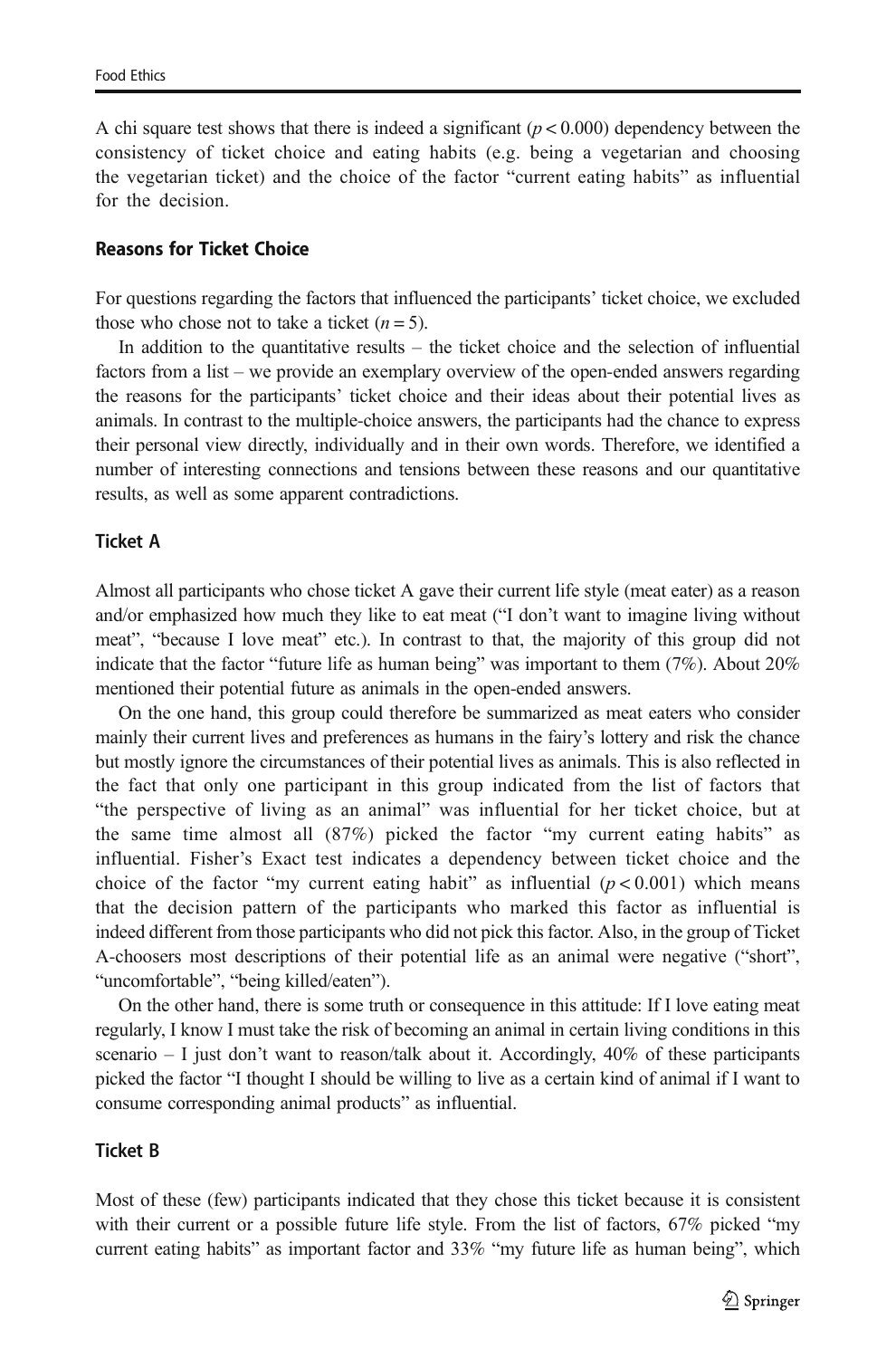mirrors the open-ended answers. In contrast to that, 8 of 9 participants claimed that they had not lived as vegetarians before when asked about their current eating habits.

In the fictional scenario, they seem to accept the risk of being turned into an animal used for dairy or egg production in order to be able to consume vegetarian animal products as a human, but no one mentioned the choice being a compromise. It was rather judged as "the best alternative" or a decision that had already been made before ("I tend to become vegetarian", "I'd like to change my nutrition to vegetarian in the future" etc).

The ideas about their lives as animals varied: Participants said things like "short, painful and without a mother" (in regard to the egg/milk production), "unhappy" or even imagined their life as an animal as cruel, but they also said things like "calm"and "species-appropriate". One gave a response that was presumably meant to be funny: He said "I would lay an egg every day and on Sundays, sometimes, two".<sup>2</sup> This could be an indication that the participant was not quite aware how much egg-laying hens suffer in a conventional laying hen factory.

The overall impression regarding a decision for ticket B is that vegetarianism is an acceptable option for some people who are willing to reconsider their habits, while their associations with the life of egg and dairy production animals are ambivalent. Despite the equal chances of becoming a human or nonhuman animal, the main focus of these participants is therefore also on their potential future situation as a human and not as a nonhuman animal.

### Ticket C

Compared to the first two groups, the pattern of reasons is very different here. More than half of the participants (55%) mentioned their future life as an animal or at least referred to keeping animals in a species-appropriate way ("balanced for human and animal", "Animals should in my opinion be raised organically and with more respect for their natural needs", "I want to become an animal who is allowed to live organically"). Additionally, 20% of Ticket C choosers picked the factor "the perspective of living as a nonhuman animal" from the provided factor list as influential. Fisher's Exact test supported the dependency between ticket choice and the choice of this factor  $(p = 0.04)$ . The underlying argument" I would want to live that kind of life as nonhuman animal which is why I chose my ticket/life style as a human being" is also in line with the choice of the factor "willingness to live as a certain kind of animal if I want to consume certain animal products" from the factor list (chosen by 33% of ticket C-choosers).

Furthermore, the solution was considered a compromise by several participants ("because it is a compromise between a broad range of groceries and sustainable, animal-friendly upbringing", "because both variants (human […], animal […]) seem acceptable to me"). Some participants additionally mentioned worries that a vegetarian or vegan life style would not be natural or healthy ("I am of the opinion that human beings are not created for a strict vegetarian or vegan nutrition"). Another, again more human-centred perspective could be found in answers like "that corresponds my way of life/personality", "feels best for me", "I feel comfortable with it", "I support organic production" etc. The comparatively large percentage of ticket C-choosers who chose "my future life as human being" as influential (38%)

<sup>2</sup> There is a well-known German song by the Comedian Harmonists called "Ich wollt' ich wär ein Huhn" (I wish I was a hen) from which our participant quotes the line "Ich legte täglich nur ein Ei und sonntags auch mal zwei." (I would just lay one egg a day and on Sundays, sometimes, two). In the ludicrous song, the first-person narrator describes his whish to live the simple but happy life as a hen having nothing to do and nothing to worry about.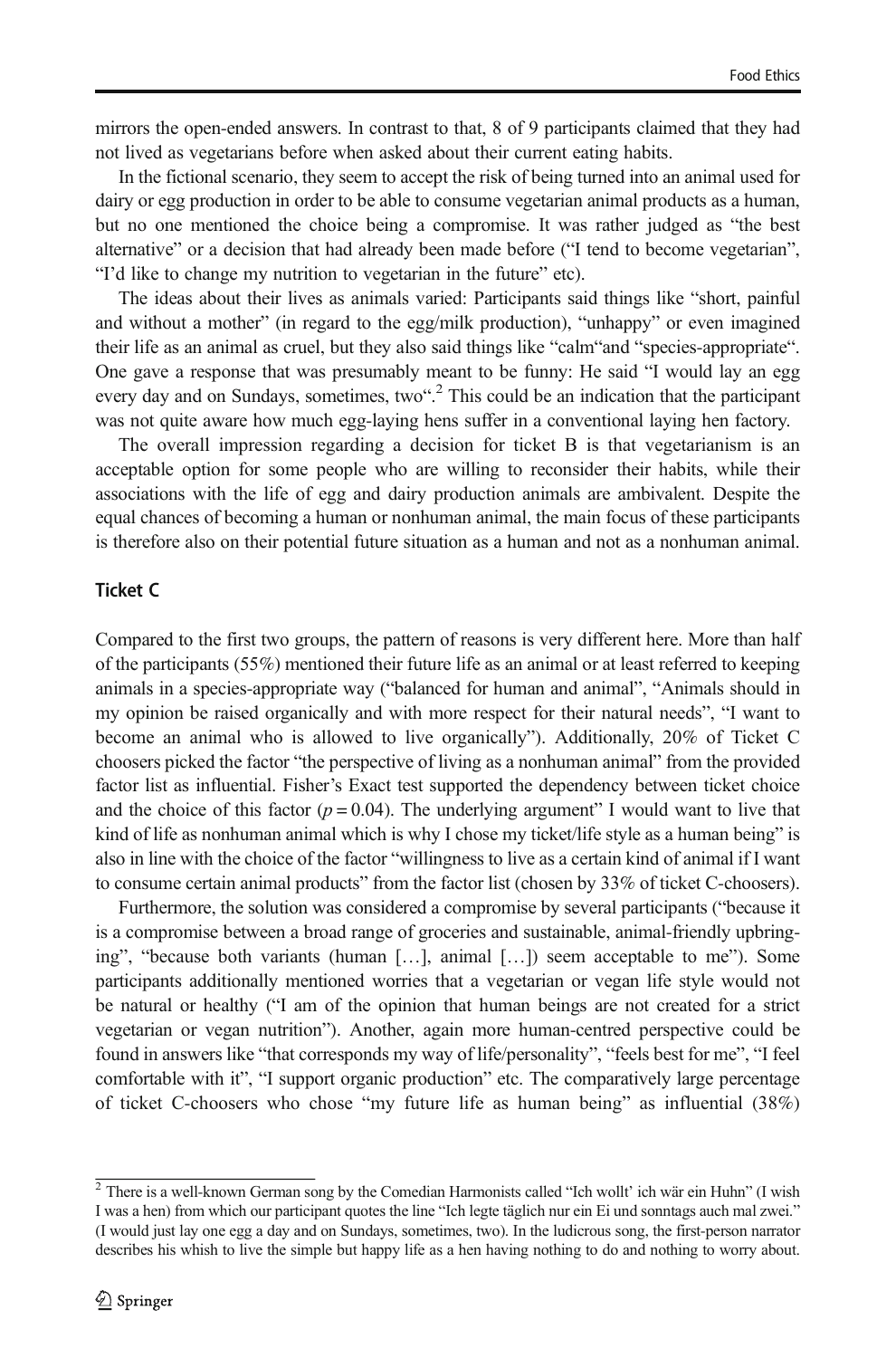corresponds the idea that this lifestyle represents a compromise they could live with as humans and as nonhuman animals (influence of the factor indicated by Fisher's exact test;  $p = 0.038$ ).

Some participants offered explanations regarding why they did not choose a different ticket. Besides mentioning the same reason as ticket A choosers (not wanting to live without meat) or B (not wanting to live without other animal products) they mentioned reasons that count against becoming a free living animal: "of all mentioned animals the animal farmed organically seems to live the most pleasant life", "a free animal (e.g. mouse) would constantly be exposed to dangers. An animal living in captivity which is kept according to species-specific needs would not have these dangers.", etc. The aspect is also considered by ticket D-choosers and will be picked up in the discussion session.

The answers regarding how participants would imagine their life as an animal were more optimistic here. Several persons mentioned "species-appropriate animal housing/nutrition" or described their life as "pleasant", "uncomplicated", "nice" or "without torture". However, an answer that came up multiple times was that they would not be (completely) free as animals and that their life would be dominated by humans. Again, some participants also said that they would prefer a life as an animal in organic farming to a life in the wilderness, because the former would provide more safety, better food resources and less stress.

We discuss later in this paper the extent to which their idea about living conditions of organically farmed animals is realistic.

#### Ticket D

Those who had already adopted a vegan life style before called it "reasonable" and kept referring to their current habits. Accordingly, the factor "current eating habits" was chosen by 20% of Ticket D choosers (influence of the factor supported by Fisher's exact test;  $p < 0.001$ ). A comparatively low number (12%) of ticket D-choosers opted for "willingness to live as a certain kind of animal if I want to consume certain animal products" as an influential factor. On the one hand, animal suffering in (factory) farming is a common argument used by vegan animal liberation activists which makes this factor a potentially important argument for choosing ticket D. On the other hand, this factor could be understood as not applicable to veganism as the consumption of animal products is excluded in a vegan life style. While this factor represents a more rational dimension (it is a logical consequence of eating meat that there are animals raised and slaughtered for meat and I should be OK with that) the factor "the perspective to live as an animal" covers a more empathetic aspect (how would I feel as nonhuman animal). This factor was chosen as influential by 40% of ticket D choosers (influence of the factor indicated by Fisher's exact test;  $p = 0.04$ ).

Further arguments were justice and freedom for animals. Accordingly, many imagined their potential lives as animals as free, close to nature and happy/peaceful. This could explain why so many participants who had not lived as vegans before opted for ticket D: they assume that as nonhuman animals they would prefer a life in freedom over the other options. However, the downside of a free life was mentioned frequently, too: "in danger/fear of being eaten by other animals", "would have to take care of myself", "boring", "cruel", "simple". This depiction of a free life as something unpleasant, harsh and dangerous is remarkable and will be picked up in the discussion section.

It is also striking that about 20% of participants who chose a vegan ticket thought about their "future life as human being" (influence of the factor indicated by Fisher's exact test;  $p =$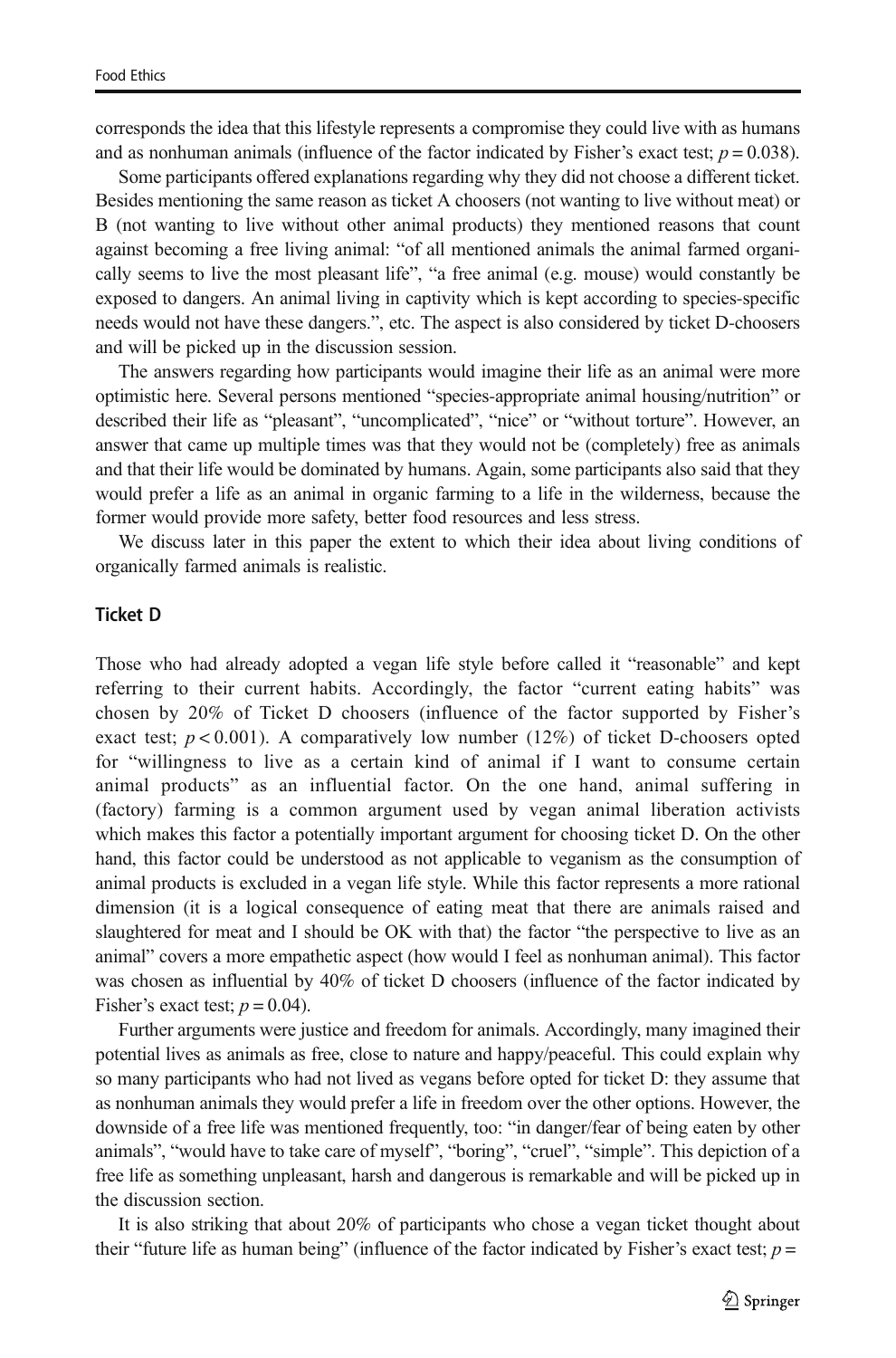0.038) given that a vegan diet seems to be the most restrictive. Those 20% include both groups: individuals who had lived as vegans before but also omnivores.

However, the choice of ticket D could equally be grounded in reasoning about the least bad rather than the best possible outcome. If participants judged being turned into a nonhuman animal as generally negative and being human as overall positive, the challenging modification of becoming a vegan human or an animal (perceived as negative) in freedom (positive, though constricted by threats) could still add up to a positive outcome compared to an existence as an animal (negative) that additionally has to live in captivity (also negative).<sup>3</sup>

# No Ticket

The five participants who decided not to take a ticket present a heterogeneous group: 3 openended answers suggest that the participants did not understand the question/task because they answered that they did not want to become an animal (which is exactly what happens if they do not take a ticket) or already lived a vegan lifestyle. One person said she decided it "according to instinct" and one person said she could not decide. As the latter is the only meaningful argument for not taking a ticket this group was excluded from statistical analysis regarding ticket choice.

# **Discussion**

Before discussing the presented results with regard to our hypotheses we focus on a finding that was not part of our research questions:

# Denial of Animal Properties/Capacities

An unexpected topic in the open-ended answers was the participant's assumptions regarding properties of nonhuman animals. Independently of their ticket choice participants expressed statements like: "animals don't have consciousness", "many animals don't have a concept of past and future. They live in the moment.", "Because I don't have a cerebrum, just instincts, my thoughts as an animal won't mean anything to me.", "animals cannot think", "[I imagine my life as an animal as] driven by instincts and without a will" etc.

The idea that an unconscious or a purely instinct-driven life seems unattractive at first glance leads to several follow-up questions that would be worth investigating:

- 1) If they assume that they do not remember their former human life, why would it matter that they live "unconsciously"? Do objective criteria for a preferable life include conscious experience?
- 2) Could our participants' reluctance be linked to the general problem of subjective experience? (One participant directly referred to Nagel's [\(1974](#page-19-0)) famous "What is it like to be a bat?") We cannot tell what it would be like to experience the world in a way that is

 $\frac{3}{3}$  Whether the calculation is that simple or could be modified by additional factors could be tested in a separate thought experiment. What if e.g. the animals' species was known? The image used in this thought experiment suggests a mouse which is an animal of prey. Many participants thought about a dangerous life in fear. If the image had been e.g. a fox, a snail or a sprout the participants' associations might have been different.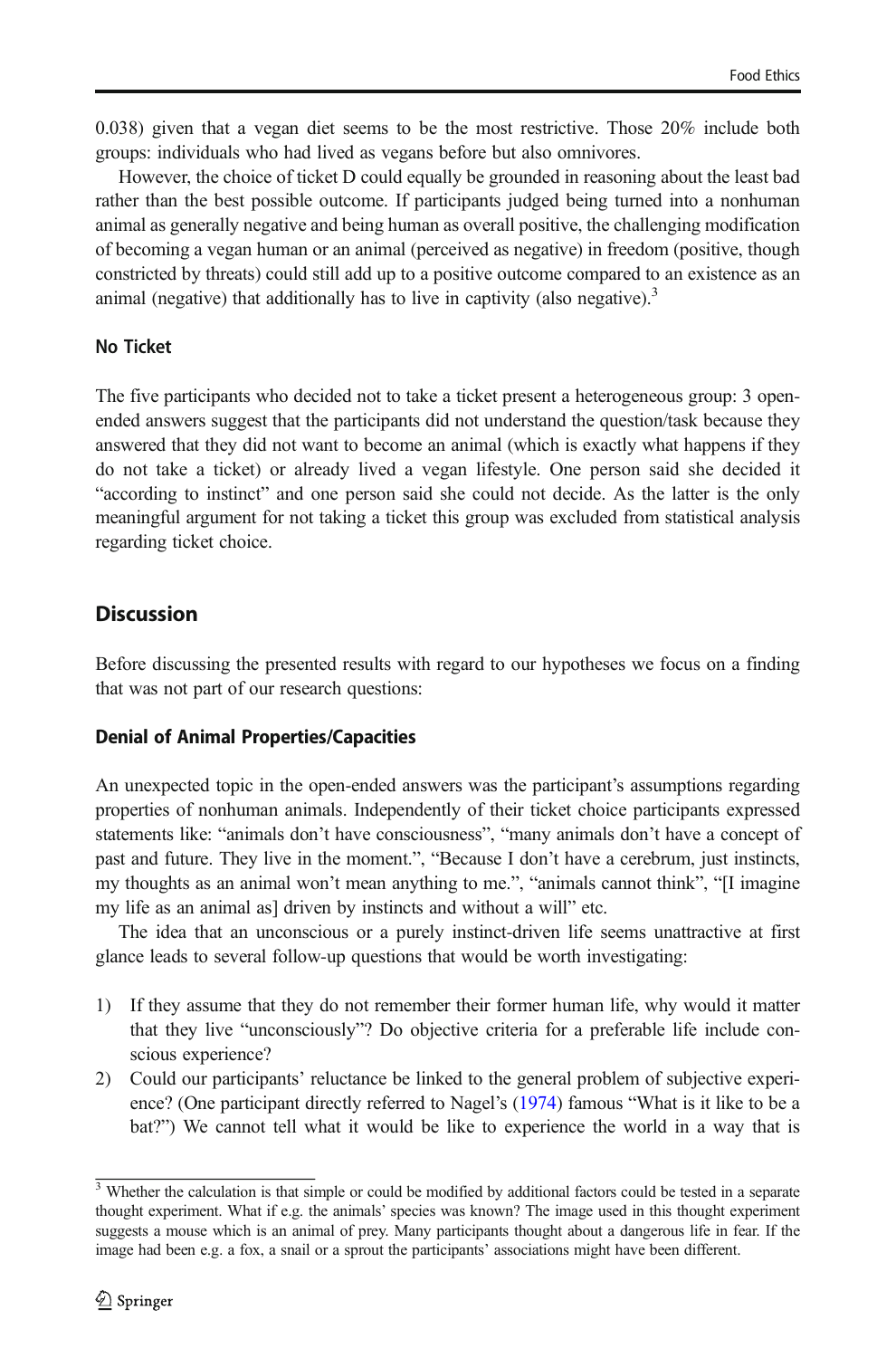profoundly different from the human spectrum of possible experiences. Being so strange to us and so hard to imagine, it might intuitively be less attractive.

3) Does the belief that animals live without meaningful subjective experience explain why some participants did not express preference for a pleasant life as nh animal over an unpleasant one?

A marginal number of participants criticized the experiment: in contrast to the first three tickets, we did not give any information on the kind of animal that they would be turned into if they became a free living animal (see footnote 4 on the effect of different species here). However, the statements regarding animal properties were made for the first three tickets, too. It is obvious that animals that are used for meat, egg and dairy production – in our society – are vertebrates<sup>4</sup> and mostly mammals (except for some fish and bird species). There is no doubt that all these animals

- 1.) Are at least capable of feeling pleasure and pain (Gentle [1992](#page-18-0); Segner [2012](#page-19-0))
- 2.) Are therefore able to suffer from e.g. pain, social distress or fear
- 3.) Are adapted to certain environments that are not reflected by the circumstances of modern factory farming

Even if we cannot know exactly what it would feel like to be a caged hen or a cow whose calf was taken away we have strong evidence that it would mean suffering of some sort. It is possible that our participants were unaware of the living conditions of most farm animals. They might as well agree that despite being sentient farm animals do not suffer from living conditions on farms or a least not on organic farms. It is also possible, however, that they were in denial of facts that might make them adapt their behaviour to their beliefs. This phenomenon of cognitive bias will be discussed below (see discussion).

# Discussion of the Hypotheses

I) Most people would not choose their current live style if they had to face the consequences. What compromise concerning their life style people could live with?

Answers suggested that most people would not choose their current life style if they had to live with the consequences. Vegetarianism, veganism or organic farming would be much more popular. A small number of participants indicated that they were already in the process of changing their eating habits, while another minority admitted that they are not willing to change their habits and therefore take the risks and consequences. However, the majority implied that they would (only) be willing to change if they were – potentially – forced to bear the consequences as nonhuman animals. Together with the second hypothesis (People's ideas about organic farming, dairy and egg production and free living animals might be based on prejudices/idealisations), this illustrates the predominant ambivalent relationship to nonhuman

<sup>&</sup>lt;sup>4</sup> It is highly unlikely that those participants quoted above all thought of lobsters, oysters and snails when thinking about their ,, meat consumption". Our focus on the groups of animals that are most commonly "used" in farming was supported by the images of pigs and chicken that illustrated the thought experiment, see attachment.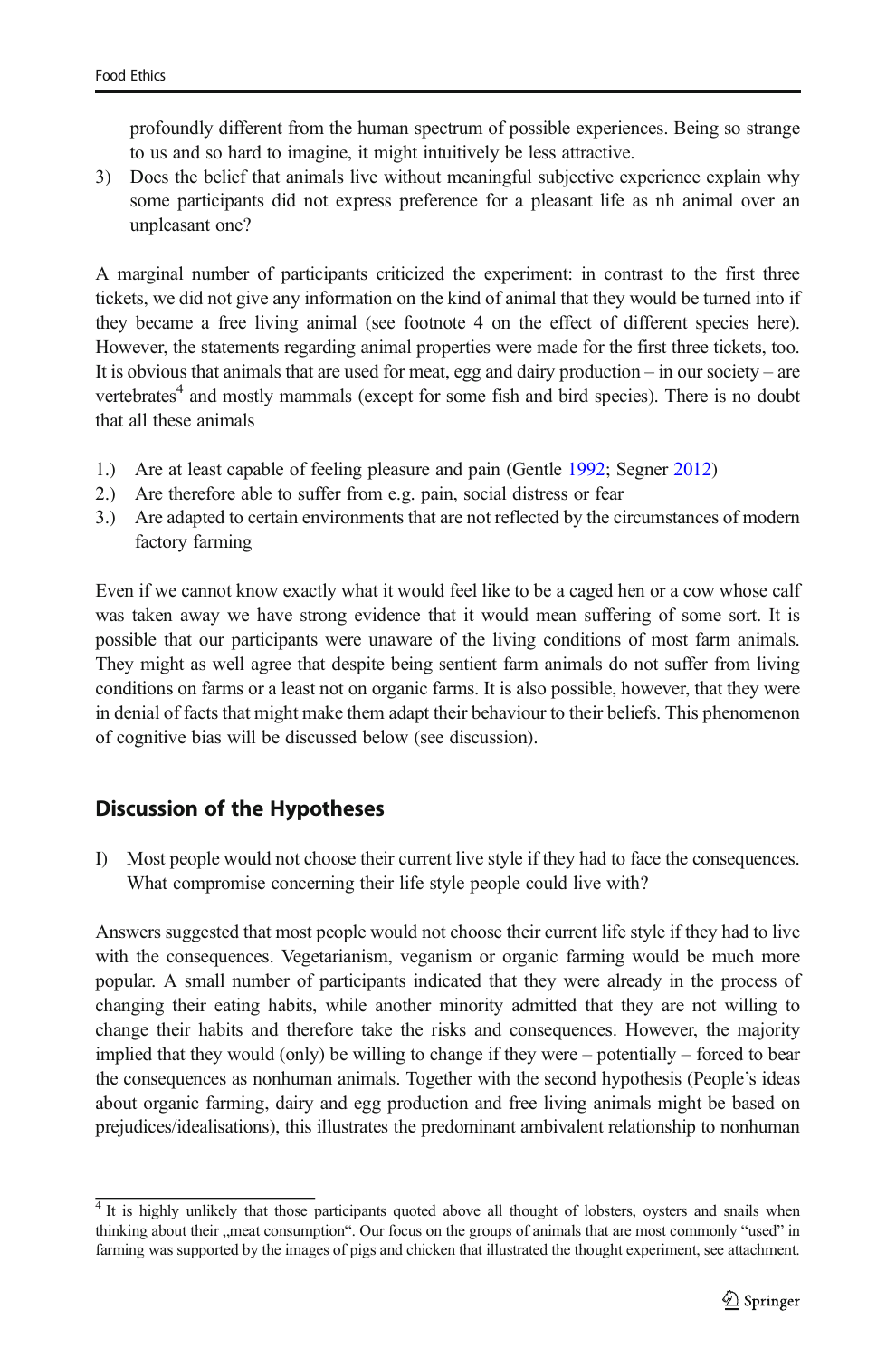animals in our society. Although the media in our participants' countries regularly report about living conditions on farms that clearly violate the five freedoms, many people are unwilling or unable to change their consumption choices despite having a generally positive and caring attitude towards nonhuman animals (Bratanova et al. [2011](#page-18-0); Gutjahr [2013;](#page-18-0) Piazza et al. [2015](#page-19-0); Veilleux [2014\)](#page-19-0).

II) People's ideas about organic farming, dairy and egg production and free living animals might be based on prejudices/idealisations. Will there be certain patterns of justifications and reason(ing)s?

The open-ended answers present a diverse field regarding knowledge and judgement of living conditions for farmed animals. While one group (G1) described the prospect of a miserable life including dependency, suffering and an early/cruel death, a second group (G2) thought of a safe, satisfied and "species-appropriate" life, and a third group (G3) created the image of a non-sentient, unconscious existence without caring much about circumstances.

These groups can be assigned to two different coping strategies: G1 is perfectly aware of and does not deny the circumstances of (conventional and organic) farming. In everyday life their attitude could be described as "not caring about the fate of farmed animals". In the thought experiment, their attitude is characterised by optimism about being lucky (the gambler's fallacy) and remaining as a human being. Depending on the degree to which they are risk takers or willing to make a compromise they choose ticket A, B or C.

G2 and G3 are both in denial of the violations of the five freedoms that regularly occur in (organic and conventional) farming. While G2 can either be described as naïve (if they are actually convinced by their descriptions), guided by exceptional experiences (they only know about actual farms that do not violate the 5 freedoms), or modifying their true beliefs (i.e. that most farm animals do not have a pleasant life) in order to be able to continue with their favoured life style/habits, G3 attributes properties to nonhuman animals that make moral concerns for their well-being irrelevant. These phenomena can be explained in terms of Festinger's [\(1962\)](#page-18-0) concept of cognitive dissonance: If there is a tension between several of a person's opinions, beliefs or actions she will feel psychic discomfort and try to lower the tension. She has the options of

changing her beliefs to make her actions justifiable, changing her actions so they are consistent with her beliefs, denying those beliefs that create the inconsistency.

Literature suggests that all three alternatives (change of behaviour, change of attitude and denial of facts) can result from and are used to cope with cognitive dissonance due to the ambivalent relationship many people have with nonhuman animals (Bratanova et al. [2011](#page-18-0); Berndsen and van der Pligt [2004](#page-18-0), [2005;](#page-18-0) Loughnan et al. [2010;](#page-19-0) Piazza et al. [2015](#page-19-0); Rothgerber [2014a](#page-19-0), [b](#page-19-0); Joy [2003;](#page-18-0) Veilleux).

We observed all three patterns in our participants, too, although in some cases it is unclear whether they really changed their beliefs or are in denial. For example, are they incorrectly informed about the living conditions of many farmed animals (due to a confirmation bias in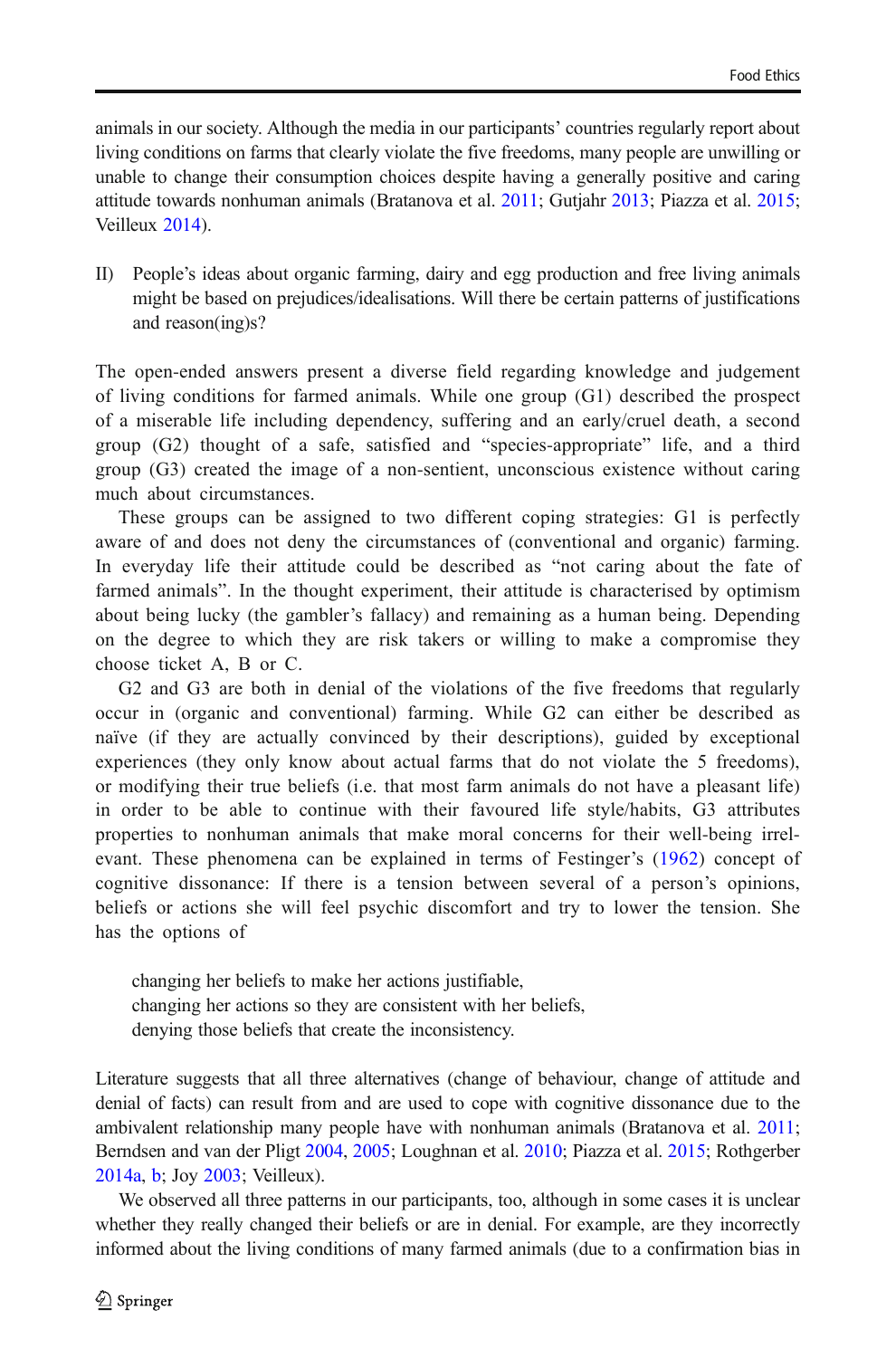their choice of information) and therefore convinced that the animals live a comfortable and satisfying life, or have they been confronted with the facts and deny that they apply to the products they consume ("I know where the meat/eggs/milk I buy come from and I am convinced that living conditions are fine there")? Psychic numbing might contribute to this process of denial (Joy [2003\)](#page-18-0): The way animal products are produced, advertised, distributed and consumed in our society makes it easy to avoid looking into the uncomfortable details. If this explanation applies to our participants, too, it is remarkable that "numbness" still holds for the 60% who actually risked living a life as a farmed animal. They are so used to not-thinking or not-caring about the fates of farmed animals that they still refuse to consider the consequences for animals when their life might actually and directly be affected by the circumstances. Additionally, the justification "I cannot imagine what life as a nonhuman animal would be like" seems to work as an absolution for some participants.

On the other hand, given the overall low consistency between the participants' current eating habits and their ticket choice, we found clear indications of willingness to engage in behavioural changes. The fact that many opted for the risk of becoming an animal raised on an organic farm – although we did not specify the living (or slaughtering) conditions - and the open-ended answers that describe a pleasant life as an organically farmed animal suggest that here, indeed, these participants have a very positively connoted idea of organic farming.

The ideas of free-living animals varied. The frequent depiction of a free life as something unpleasant, harsh and dangerous is remarkable. Some participants' answers can be read as a value judgment favouring comfort and safety over freedom: While the uncertainties of a life in freedom are perceived as unattractive, the perspective of living in a predictable environment with shelter, regular feeding and protection from predation is perceived as a better option, even if it means being used and killed in the end. While from a human perspective, freedom usually has an intrinsic value, it can be debated to which extent freedom is valued by nonhuman animals. On the one hand, animal liberation activists treat animal liberty as intrinsically valuable and see a strong analogy between human and animal freedom (e.g. [http://www.](http://www.tierbefreiung-frankfurt.org/aktionen/teilnahme-ezb-zaunspaziergang/zaunspaziergang-27-04-pic3/index.html) [tierbefreiung-frankfurt.org/aktionen/teilnahme-ezb-zaunspaziergang/zaunspaziergang-27-04](http://www.tierbefreiung-frankfurt.org/aktionen/teilnahme-ezb-zaunspaziergang/zaunspaziergang-27-04-pic3/index.html) [pic3/index.html](http://www.tierbefreiung-frankfurt.org/aktionen/teilnahme-ezb-zaunspaziergang/zaunspaziergang-27-04-pic3/index.html)). On the other hand, it can be questioned that freedom is a good in itself for nonhuman animals. Instead, it is suggested that it is of instrumental value to them (e.g. by Cochrane ([2009](#page-18-0))). From that point of view, it might be preferable for some animals to live in human captivity, as explained, compared to the downside of a life in freedom.

III) Will there be differences between people who already live vegetarian, vegan, on organic food and regular meat eaters?

We found that the (overall very small) number of vegans and organic eaters were quite consistent in their choices in real life and in the experiment. A potential explanation is the behavioural change they have most likely undergone (only very few people are born and raised as vegans or exclusively with organic animal products) to cope with the psychic discomfort they felt about their former beliefs and behaviour regarding nonhuman animals.

A second – again small – group whose ticket choice was consistent with their actual life style were those who chose the "industrial animal farming" ticket. They emphasised the meaning of (regular) meat for their lives and risked the consequences for their potential lives as nonhuman animals. However, the by far larger proportion of regular meat eaters and also most of the vegetarians chose differently and preferred the "organic" or "vegan" ticket.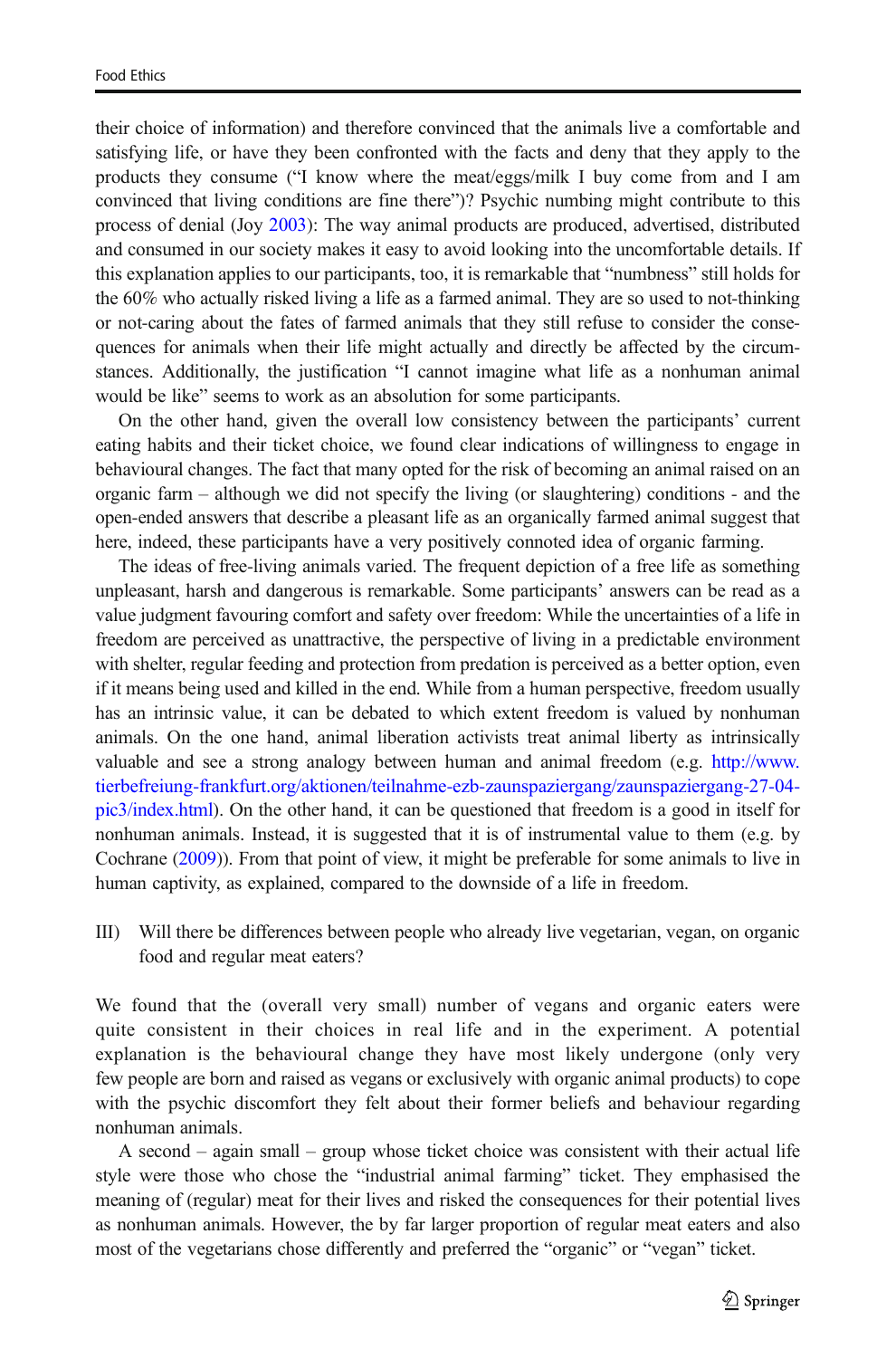A line could therefore be drawn between those who already made up their mind in everyday life and have found a justification that withstands the challenges of our thought experiment and those who feel a strong psychic discomfort when their cognitive dissonance is pointed out to them. That line, however, cannot clearly be drawn between the groups listed in III).

IV) What are the main factors (from our list of potential factors) influencing people's decision?

Four factors were presented in the experiment:

- 1.) The perspective of living as a nonhuman animal
- 2.) The willingness to live as a certain kind of animal if I want to consume certain animal products
- 3.) The future life as a humand being
- 4.) The current eating habits

Three of these were each judged as important by ca. one quarter of the participants. Their current eating habits were picked as influential factor by 40%. However, the factors had different meanings for the different ticket groups. While for those who chose the "industrial farming" ticket thinking about their willingness to live as a certain kind of animal if they wanted to consume certain animal products was very influential, as was their current eating habits; the other two larger groups ("organic" and "vegan" ticket) picked the first and third factor more frequently.

Our statistical analysis suggests that the factors did indeed influence our participants' ticket choices because there were significant differences between the four groups of ticket choosers regarding the factors they judged as influential.

In order to test if the factors are as influential as the participants indicated a follow-up study could aim at focusing participants' attention on certain factors to influence their decisionmaking. If, for example, consideration of the factor "my future life as a nonhuman animal" often led to choosing the vegan ticket, it might be possible to convince people to take a vegan ticket. The living conditions of the animals could be emphasised in more detail and the question regarding the ticket choice could be directed towards that aspect of the decision (e.g. "Which risk of living as a nonhuman animal would you take?"). As this factor represents the more empathetic aspect of the decision process the use of illustrations support the manipulation of participants' choices. However, it is also possible that the manipulation does not work that way. As our statistical results do not show the direction of dependency it is also possible that those participants who took the "vegan ticket" (for some other reason) were also those who thought about their life as animals more often. The underlying psychological traits might not have been revealed by our study.

Furthermore, it cannot be concluded from our data whether this factor is influential for the participants' life style decisions outside the experiment. Nevertheless, the results could be interesting for animal liberation activism when developing tools for effecting behavioural changes among non-vegans.

In contrast, the factor "my current eating habits" is a hint towards another potential starting point for changing a participant's decisions. If it was possible to change to a vegetarian/ organic/vegan life style without fundamentally changing what participants consider their "current eating habits" a change towards a different choice might no longer seem too difficult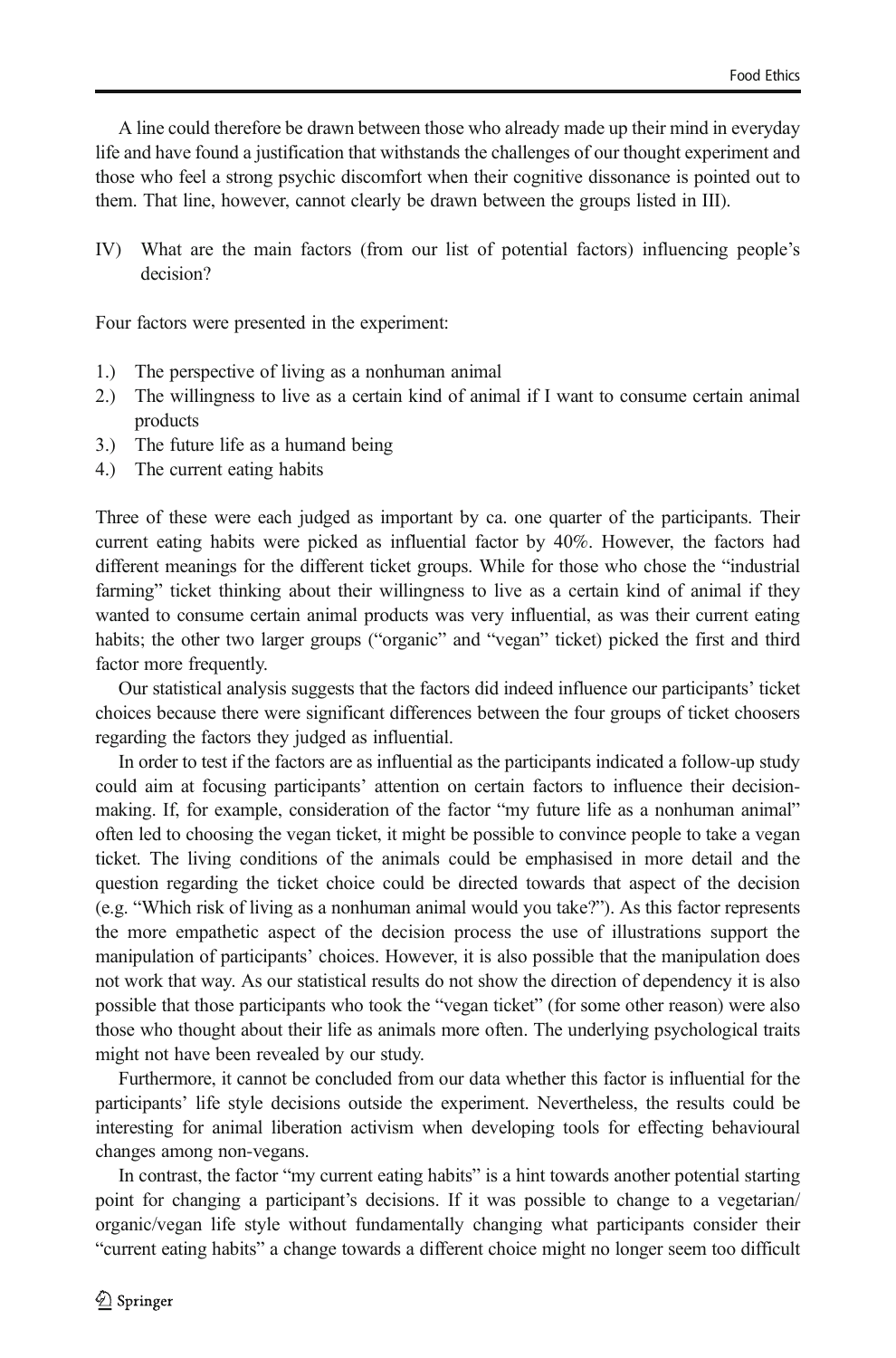for them. The growing market for fake animal products, the increasing availability of organic alternatives and more frequent use of labels and information on food packages are indicators that stepwise changes of habits are more and more facilitated.

### Compliance with Ethical Standards

Conflict of Interest On behalf of all authors, the corresponding author states that there is no conflict of interest.

## Appendix

### German version of the scenario:

"Während eines Waldspaziergangs treffen Sie auf eine fiese Fee, die Ihnen ein Angebot macht. In ihrem Feenhut befinden sich Tickets mit vier verschiedenen Buchstaben (A, B, C, D). Sie müssen sich für ein Ticket entscheiden, es öffnen und die Aufschrift lesen. Daraufhin werden Sie sich sofort in das Wesen verwandeln, das auf dem Ticket beschrieben ist. Von nun an werden Sie als dieses Wesen weiterleben. Die Fee erklärt ihnen die unterschiedlichen Tickets (A, B, C, D):

Auf der Hälfte der A-Tickets steht "Fleisch essender Mensch" und auf der anderen Hälfte "Tier in konventioneller Tierhaltung".

Auf der Hälfte der B-Tickets steht "vegetarisch lebender Mensch" und auf der anderen Hälfte "Tier, das zur Milch- oder Eiproduktion gehalten wird".

Auf der Hälfte der C-Tickets steht "Mensch, der nur ökologisch erzeugte Tierprodukte isst" und auf der anderen Hälfte "Tier in ökologischer Tierhaltung".

Auf der Hälfte der D-Tickets steht "vegan lebender Mensch" und auf der anderen Hälfte "frei lebendes Tier".

Wenn Sie sich entscheiden, gar kein Ticket zu ziehen, wird die fiese Fee Sie augenblicklich in ein Tier verwandeln und zwar.

- in ein Tier in Massentierhaltung, wenn Sie zur Zeit ein Fleisch essender Mensch sind.

- in ein Tier, das zur Milch- und Eiproduktion gehalten wird, wenn Sie Vegetarier\*in sind.

- in ein Tier in ökologischer Haltung, wenn Sie zur Zeit nur ökologisch erzeugte Tierprodukte konsumieren.

- in ein frei lebendes Tier, wenn Sie Veganer\*in sind.

Würden Sie ein Ticket ziehen? Und wenn ja, welches?

Warum haben Sie sich für dieses Ticket entschieden?

Welche der folgenden Faktoren waren ausschlaggebend für Ihre Entscheidung (keine Nennung oder Mehrfachnennungen möglich)?

- & die Perspektive, als Tier zu leben
- Ich habe auf den bestmöglichen Ausgang für mich geschaut. Ich habe darüber nachgedacht, dass ich bereit sein muss, als Tier eines bestimmten Typs zu leben, wenn ich entsprechende Tierprodukte konsumiere..
- & meine derzeitigen Essgewohnheiten
- & die Art, wie ich in Zukunft als Mensch leben möchte.
- & Ich habe auf den schlechtestmöglichen Ausgang für mich geschaut.
- Ich habe über Fairness nachgedacht."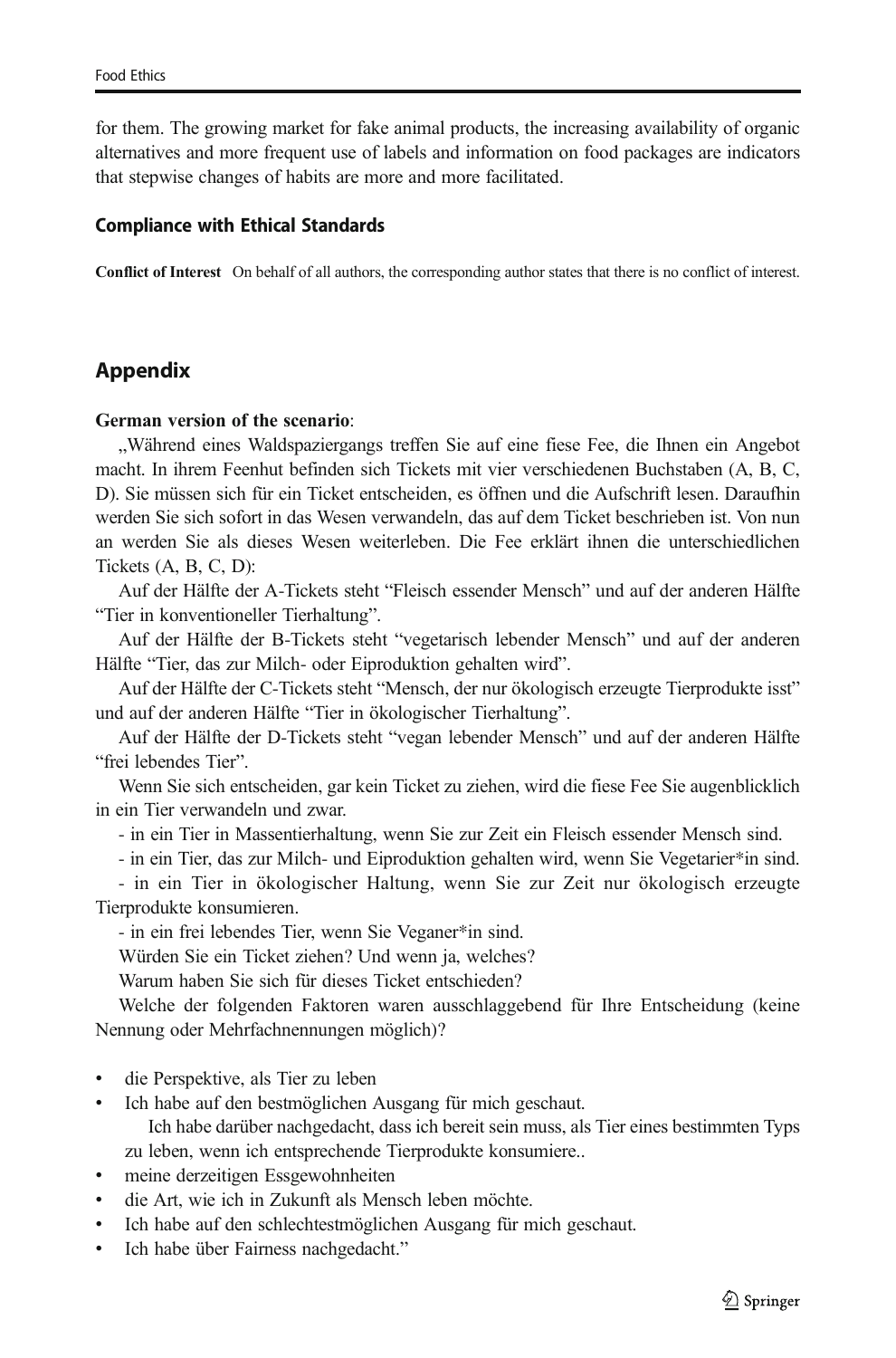### <span id="page-17-0"></span>Illustrations:

Fig. 2 Fairy, image 1



Fig. 3 Fairy, image 2



Fig. 4 Fairy, image 3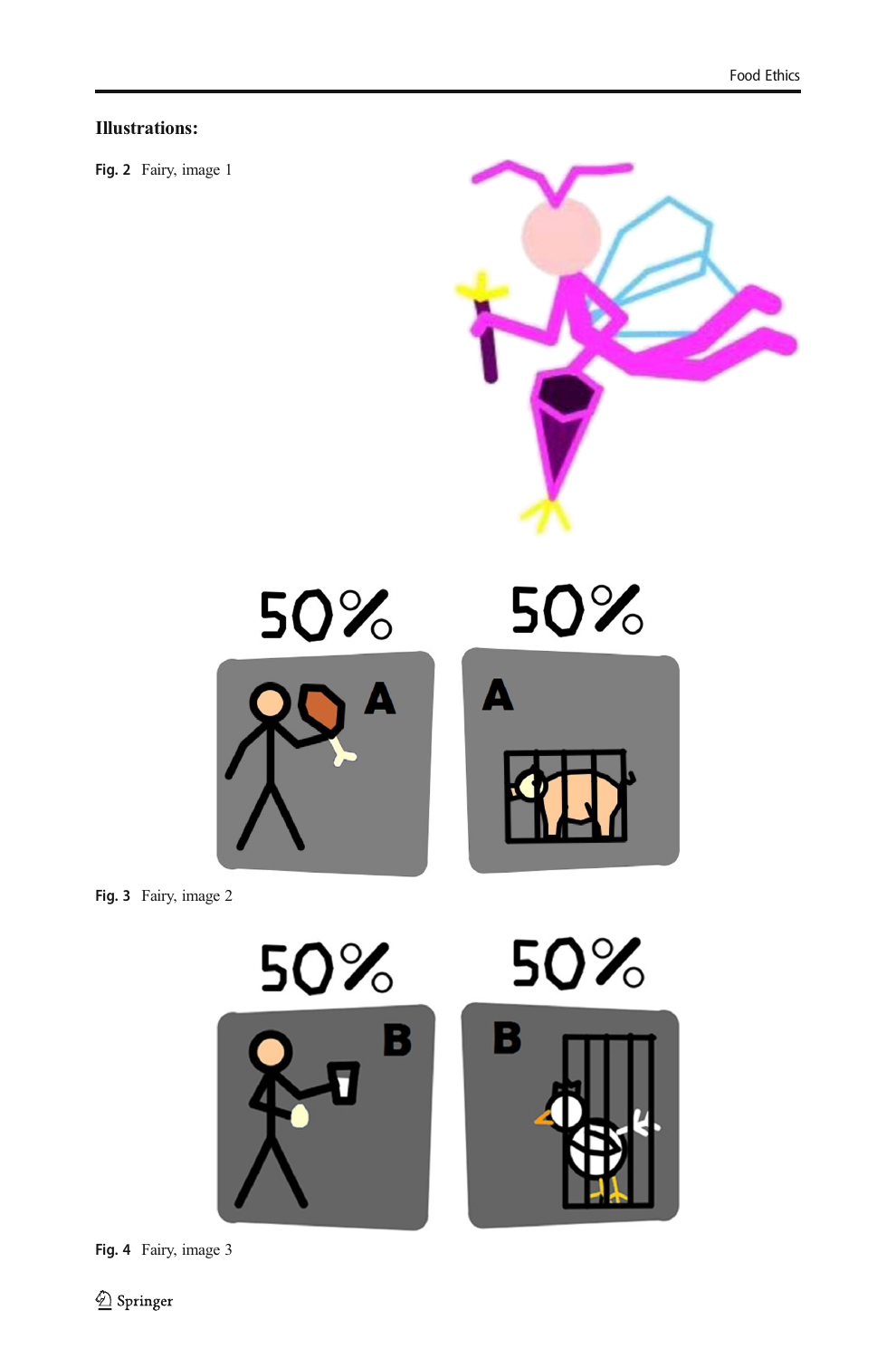<span id="page-18-0"></span>

Fig. 6 Fairy, image 5

## References

- Berndsen, Mariëtte, and Joop van der Pligt. 2004. Ambivalence towards meat. Appetite 42 (1): 71-78. [https://doi.](https://doi.org/10.1016/S0195-6663(03)00119-3) [org/10.1016/S0195-6663\(03\)00119-3.](https://doi.org/10.1016/S0195-6663(03)00119-3)
- Berndsen, Mariëtte, and Joop van der Pligt. 2005. Risks of meat: The relative impact of cognitive, affective and moral concerns. Appetite 44 (2): 195–205. [https://doi.org/10.1016/j.appet.2004.10.003.](https://doi.org/10.1016/j.appet.2004.10.003)
- Bratanova, Boyka, Steve Loughnan, and Brock Bastian. 2011. The effect of categorization as food on the perceived moral standing of animals. Appetite 57 (1): 193-196. [https://doi.org/10.1016/j.appet.2011.04.020.](https://doi.org/10.1016/j.appet.2011.04.020)
- Cochrane, Alasdair. 2009. Do animals have an interest in liberty? Political Studies 57 (3): 660–679.
- Festinger, Leon. 1962. A theory of cognitive dissonance. Stanford university press.

Gentle, Michael J. 1992. Pain in birds. Animal Welfare 1 (4): 235–247.

Gettier, Edmund L. 1963. Is justified true belief knowledge? *analysis* 23 (6): 121–123.

- Gutjahr, Julia. 2013. The reintegration of animals and slaughter into discourses of meat eating. In The ethics of consumption, 379–385. Springer.
- Hayley, Alexa, Lucy Zinkiewicz, and Kate Hardiman. 2015. Values, attitudes, and frequency of meat consumption. Predicting meat-reduced diet in Australians. Marketing to Children - Implications for Eating Behaviour and Obesity: A special issue with the UK Association for the Study of Obesity (ASO) 84: 98–106. [https://doi.](https://doi.org/10.1016/j.appet.2014.10.002) [org/10.1016/j.appet.2014.10.002](https://doi.org/10.1016/j.appet.2014.10.002).

Joy, M. 2003. Psychic numbing and meat consumption: The psychology of Carnism.

Knobe, Joshua, and Shaun Nichols (eds.). 2007. Experimental philosophy: Oxford University Press.

Leahy E, Lyons S, and Tol Richard S. J. 2010. An estimate of the number of vegetarians in the world. ESRI working paper no. 340. The Economic and Social Research Institute, Dublin.